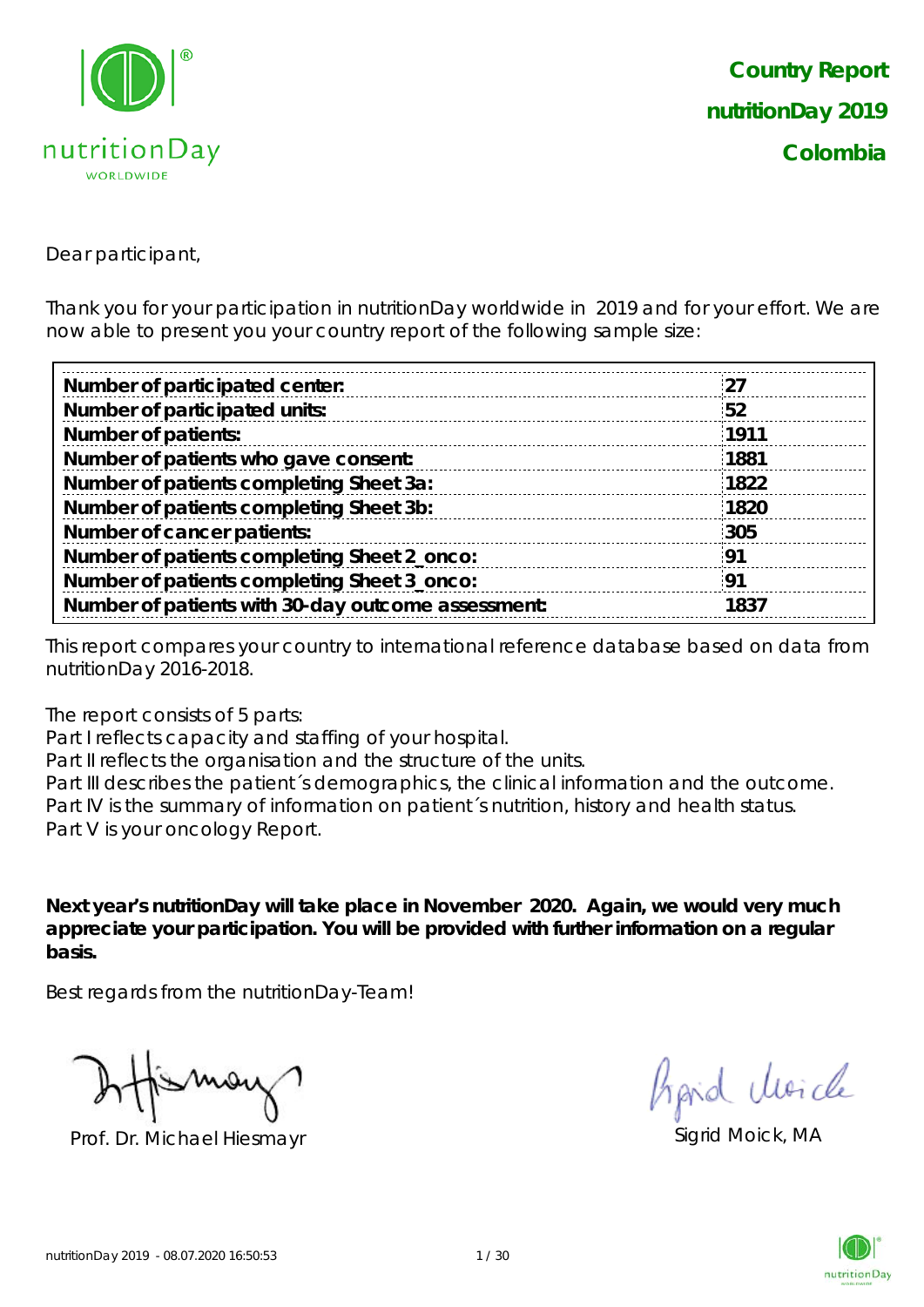# *I. Hospital capacity and staffing ("Hospital sheet")*

|                                                                                    | <b>YOUR RESULTS</b> | <b>REFERENCE RESULTS</b> |
|------------------------------------------------------------------------------------|---------------------|--------------------------|
| 1. Total number of beds in hospital                                                | 235 [82-345]        | 333 [194-630]            |
| 2. Total number of admissions in the hospital last<br>year                         | 21301 [10044-41842] | 18005 [9101-36130]       |
| 3. Total number of staff in the hospital                                           |                     |                          |
| <b>Total medical doctors</b>                                                       | 123 [71-203]        | 173 [80-399]             |
| <b>Medical specialists</b>                                                         | 67 [33-119]         | 116 [53-250]             |
| Medical non-specialists                                                            | 49 [33-82]          | 37 [14-84]               |
| <b>Nurses</b>                                                                      | 163 [58-473]        | 420 [183-836]            |
| <b>Dieticians</b>                                                                  | $1[0-5]$            | $5[2-9]$                 |
| <b>Nutritionists</b>                                                               | $4[1-7]$            | $1[0-4]$                 |
| Pharmacists                                                                        | $5[2-10]$           | $7[4-21]$                |
| Kitchen staff                                                                      | 29 [9-42]           | 31 [15-59]               |
|                                                                                    |                     |                          |
| <b>Full time equivalent</b>                                                        |                     |                          |
| <b>Total medical doctors</b>                                                       | 168 [82-283]        | 148 [60-373]             |
| <b>Medical specialists</b>                                                         | 67 [35-177]         | 98 [45-251]              |
| Medical non-specialists                                                            | 55 [38-84]          | 36 [11-99]               |
| <b>Nurses</b>                                                                      | 166 [121-396]       | 364 [180-788]            |
| <b>Dieticians</b>                                                                  | $0 [0-1]$           | $5[2-8]$                 |
| <b>Nutritionists</b>                                                               | $2[1-8]$            | $1[0-3]$                 |
| Pharmacists                                                                        | $4[1-11]$           | $6[3-18]$                |
| Kitchen staff                                                                      | 18 [8-45]           | 29 [15-55]               |
|                                                                                    |                     |                          |
| 4. Does the hospital have a nutrition care strategy?                               | 22 (84,6%) Yes      | 498 (79,4%) Yes          |
|                                                                                    |                     |                          |
| 5. Which nutrition-related standards or routine activities exist in your hospital? |                     |                          |
| Nutrition training is available                                                    | 14 (53,8%) Yes      | 434 (66,7%) Yes          |
| Nutrition steering committee is available                                          | 9 (34,6%) Yes       | 388 (59,6%) Yes          |
| Quality indicators are recorded and reported to national<br>or regional level      | 6 (23,1%) Yes       | 263 (40,4%) Yes          |
| Quality indicators are used for internal benchmarking                              | 17 (65,4%) Yes      | 337 (51,8%) Yes          |
| Patient feedback about food and food service is collected<br>using a questionnaire | 21 (80,8%) Yes      | 475 (73,0%) Yes          |
| None                                                                               | 4 (15,4%) Yes       | 30 (4,6%) Yes            |
| No answer given                                                                    | $0(0,0\%)$          | 24 (3,7%)                |

#### **6. Which codes are available /routinely used in your hospital for billing and reimbursement purposes?**

| <b>Codes available</b> |
|------------------------|
|------------------------|

Nutrition Support 16 (61,5%) Yes 313 (48,1%) Yes

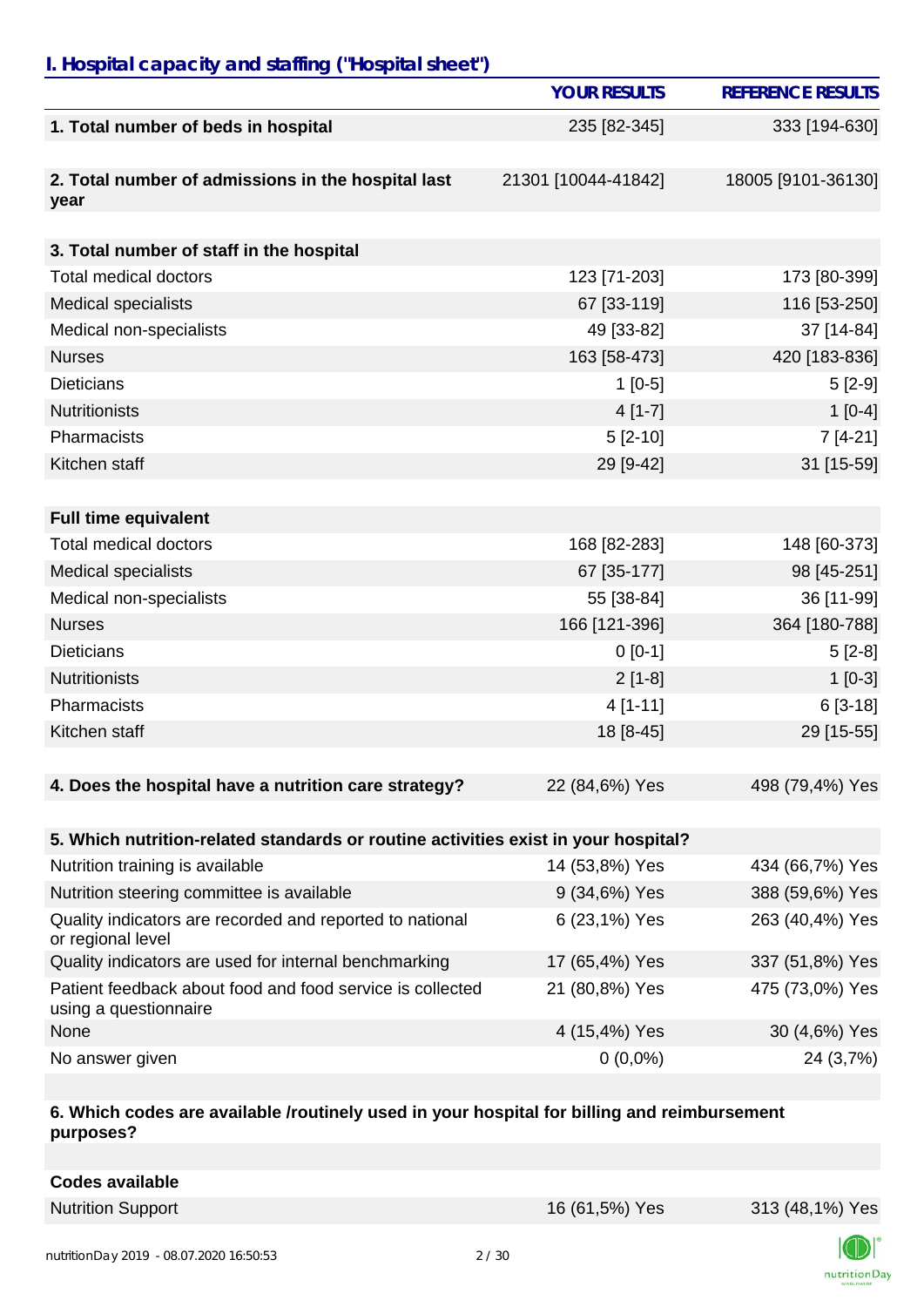| Oral nutrition supplements                                | 15 (57,7%) Yes | 239 (36,7%) Yes |
|-----------------------------------------------------------|----------------|-----------------|
| Parenteral nutrition                                      | 19 (73,1%) Yes | 375 (57,6%) Yes |
| <b>Enteral nutrition</b>                                  | 20 (76,9%) Yes | 334 (51,3%) Yes |
| Dietary counseling                                        | 7 (26,9%) Yes  | 235 (36,1%) Yes |
| Specific dietary interventions                            | 12 (46,2%) Yes | 181 (27,8%) Yes |
| Screening for malnutrition                                | 5 (19,2%) Yes  | 187 (28,7%) Yes |
| <b>Risk of malnutrition</b>                               | 7 (26,9%) Yes  | 160 (24,6%) Yes |
| Malnutrition (in general)                                 | 10 (38,5%) Yes | 294 (45,2%) Yes |
| Severity of malnutrition (i.e. mild, moderate, severe)    | 10 (38,5%) Yes | 280 (43,0%) Yes |
| No information available from billing/finance/controlling | 3 (11,5%) Yes  | 109 (16,7%) Yes |
| No answer given                                           |                | 42 (6,5%)       |
|                                                           |                |                 |
| <b>Codes routinely used</b>                               |                |                 |
| <b>Nutrition Support</b>                                  | 14 (53,8%) Yes | 270 (41,5%) Yes |
| Oral nutrition supplements                                | 14 (53,8%) Yes | 209 (32,1%) Yes |
| Parenteral nutrition                                      | 18 (69,2%) Yes | 343 (52,7%) Yes |
| <b>Enteral nutrition</b>                                  | 19 (73,1%) Yes | 307 (47,2%) Yes |
| Dietary counseling                                        | 9 (34,6%) Yes  | 198 (30,4%) Yes |
| Specific dietary interventions                            | 10 (38,5%) Yes | 159 (24,4%) Yes |
| Screening for malnutrition                                | 4 (15,4%) Yes  | 149 (22,9%) Yes |
| <b>Risk of malnutrition</b>                               | 7 (26,9%) Yes  | 128 (19,7%) Yes |
| Malnutrition (in general)                                 | 9 (34,6%) Yes  | 255 (39,2%) Yes |
| Severity of malnutrition (i.e. mild, moderate, severe)    | 10 (38,5%) Yes | 242 (37,2%) Yes |
| No information available from billing/finance/controlling | 5 (19,2%) Yes  | 120 (18,4%) Yes |
| No answer given                                           |                | 53 (8,1%)       |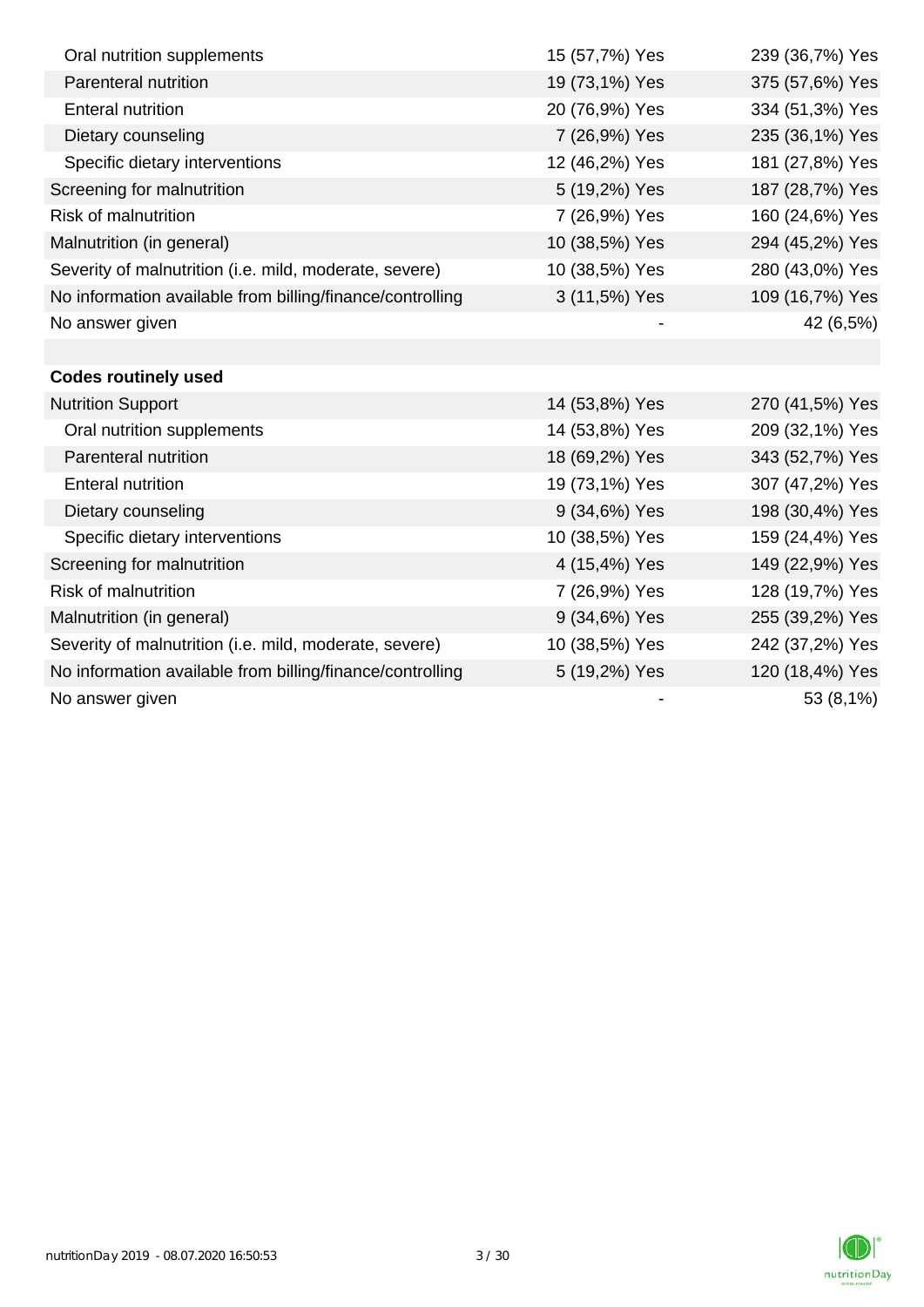### *II. Unit organisation and structures ("Sheet 1a/1b")*

|                                                                       | <b>YOUR RESULTS</b> | <b>REFERENCE RESULTS</b> |
|-----------------------------------------------------------------------|---------------------|--------------------------|
|                                                                       |                     |                          |
| Internal Medicine / General                                           | 22 (42,3%)          | 21.1%                    |
| Internal Medicine / Cardiology                                        | 2(3,8%)             | 4.3%                     |
| Internal Medicine / Gastroenterology & hepatology                     | $0(0,0\%)$          | 7.8%                     |
| Internal Medicine / Geriatrics                                        | $0(0,0\%)$          | 9.7%                     |
| Internal Medicine / Infectious diseases                               | $0(0,0\%)$          | 0.6%                     |
| Internal Medicine / Nephrology                                        | 1(1,9%)             | 1.2%                     |
| Internal Medicine / Oncology (incl. radiotherapy)                     | 3(5,8%)             | 8.1%                     |
| Interdisciplinary                                                     | 4(7,7%)             | 3.4%                     |
| Long term care                                                        | $0(0,0\%)$          | 2.0%                     |
| Neurology                                                             | $0(0,0\%)$          | 3.6%                     |
| Surgery / General                                                     | 17 (32,7%)          | 15.7%                    |
| Surgery/ Cardiac/Vascular/Thoracic                                    | $0(0,0\%)$          | 1.4%                     |
| Surgery / Neurosurgery                                                | $0(0,0\%)$          | 0.9%                     |
| Surgery / Orthopedic                                                  | $0(0,0\%)$          | 4.2%                     |
| Trauma                                                                | $0(0,0\%)$          | 0.9%                     |
| Ear Nose Throat (ENT)                                                 | $0(0,0\%)$          | 1.7%                     |
| Gynecology / Obstetrics                                               | $0(0,0\%)$          | 1.4%                     |
| <b>Pediatrics</b>                                                     | $0(0,0\%)$          | 0.1%                     |
| Psychiatry                                                            | $0(0,0\%)$          | 0.9%                     |
| <b>Others</b>                                                         | 3(5,8%)             | 11.1%                    |
|                                                                       |                     |                          |
| 2. Number of registered inpatients at noon                            | 47 [26-90]          | 25 [19-32]               |
|                                                                       |                     |                          |
| 3. Total bed capacity of the unit                                     | 74 [30-140]         | 30 [24-40]               |
|                                                                       |                     |                          |
| 4. Number of each type of staff in the unit for TODAY's morning shift |                     |                          |
| <b>Fully trained</b>                                                  |                     |                          |
| Medical doctors                                                       | $5[3-14]$           | $4[2-7]$                 |
| <b>Nurses</b>                                                         | $5[2-8]$            | $5[3-8]$                 |
| Nursing aides                                                         | 13 [4-29]           | $2[1-4]$                 |
| <b>Dieticians</b>                                                     | $1[0-2]$            | $1[0-1]$                 |
| <b>Nutritionists</b>                                                  | $1[1-2]$            | $0[0-1]$                 |
| Administrative staff                                                  | $2[1-3]$            | $1[0-1]$                 |
| Other staff involved in patient care                                  | $2[1-3]$            | $1[0-2]$                 |
|                                                                       |                     |                          |
| In training                                                           |                     |                          |

| in uanniy        |           |           |
|------------------|-----------|-----------|
| Medical doctors  | $1$ [0-2] | $1[0-3]$  |
| Medical students | 4 [0-10]  | $0 [0-2]$ |
| <b>Nurses</b>    | $0 [0-4]$ | $1[0-3]$  |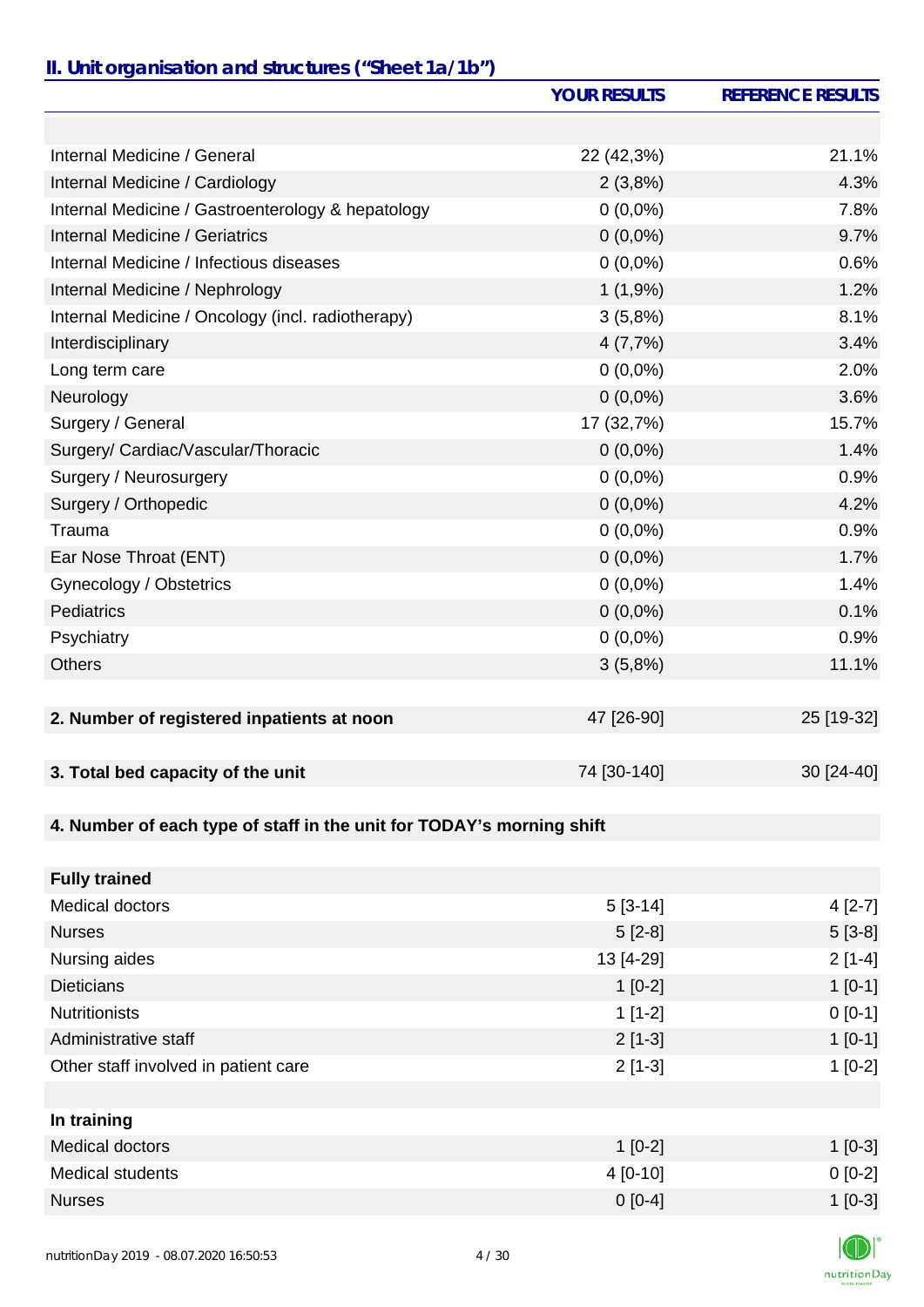| Nursing aides                                                                                       | $0[0-5]$        | $0[0-0]$         |
|-----------------------------------------------------------------------------------------------------|-----------------|------------------|
| <b>Dieticians</b>                                                                                   | $0 [0-0]$       | $0[0-0]$         |
| <b>Nutritionists</b>                                                                                | $0[0-1]$        | $0[0-0]$         |
| Other staff involved in patient care                                                                | $0$ [0-0]       | $0[0-0]$         |
| 5. Is there a nutrition support team in your hospital<br>available?                                 | 27 (55,1%) Yes  | 1018 (78,3%) Yes |
| 6. Does the unit have a nutrition care strategy?                                                    | 39 (79,6%) Yes  | 984 (75,7%) Yes  |
|                                                                                                     |                 |                  |
| 7. Is there a person in your unit responsible for<br>nutrition care?                                | 49 (100,0%) Yes | 922 (70,9%) Yes  |
| 8. Is there a dietician, nutritionist or dietetic assistant<br>available for your unit?             | 49 (100,0%) Yes | 1239 (90,8%) Yes |
| 9. Is specific staff responsible for providing feeding<br>assistance to patients during meal times? | 17 (34,7%) Yes  | 780 (60,0%) Yes  |
| 10. How do you MAINLY screen/monitor patients for<br>malnutrition?                                  |                 |                  |
| At admission                                                                                        |                 |                  |
| No routine screening                                                                                | 9 (17,3%) Yes   | 109 (7,6%)       |
| No fixed criteria                                                                                   | 2 (3,8%) Yes    | 21(1,5%)         |
| Experience / visual assessment only                                                                 | 1 (1,9%) Yes    | 102 (7,1%)       |
| Weighing / BMI only                                                                                 | 5 (9,6%) Yes    | 201 (14,1%)      |
| Nutritional Risk Screening (NRS) 2002                                                               | 3 (5,8%) Yes    | 462 (32,3%)      |
| Malnutrition Universal Screening Tool (MUST)                                                        | 4 (7,7%) Yes    | 81 (5,7%)        |
| Malnutrition Screening tool (MST)                                                                   | 17 (32,7%) Yes  | 115 (8,0%)       |
| <b>SNAQ</b>                                                                                         |                 | 13 (0,91%)       |
| Other formal tool                                                                                   | 8 (15,4%) Yes   | 249 (17,4%)      |
| I do not know                                                                                       |                 | 11 (0,77%)       |
| Missing                                                                                             | 3(5,8%)         | 66 (4,6%)        |
|                                                                                                     |                 |                  |
| <b>During hospital stay</b>                                                                         |                 |                  |
| No routine monitoring                                                                               | 11 (21,2%) Yes  | 133 (9,3%)       |
| No fixed criteria                                                                                   | 2 (3,8%) Yes    | 118 (8,3%)       |
| Experience / visual assessment only                                                                 | 10 (19,2%) Yes  | 235 (16,4%)      |
| Weighing / BMI only                                                                                 | 5 (9,6%) Yes    | 471 (32,9%)      |
| Other formal tool                                                                                   | 18 (34,6%) Yes  | 375 (26,2%)      |
| I do not know                                                                                       | 3 (5,8%) Yes    | $32(2,2\%)$      |
| Missing                                                                                             | 3(5,8%)         | 66 (4,6%)        |
|                                                                                                     |                 |                  |
| 11a. Do you routinely use guidelines or standards for<br>nutrition care?                            | 44 (91,7%) Yes  | 1043 (82,1%) Yes |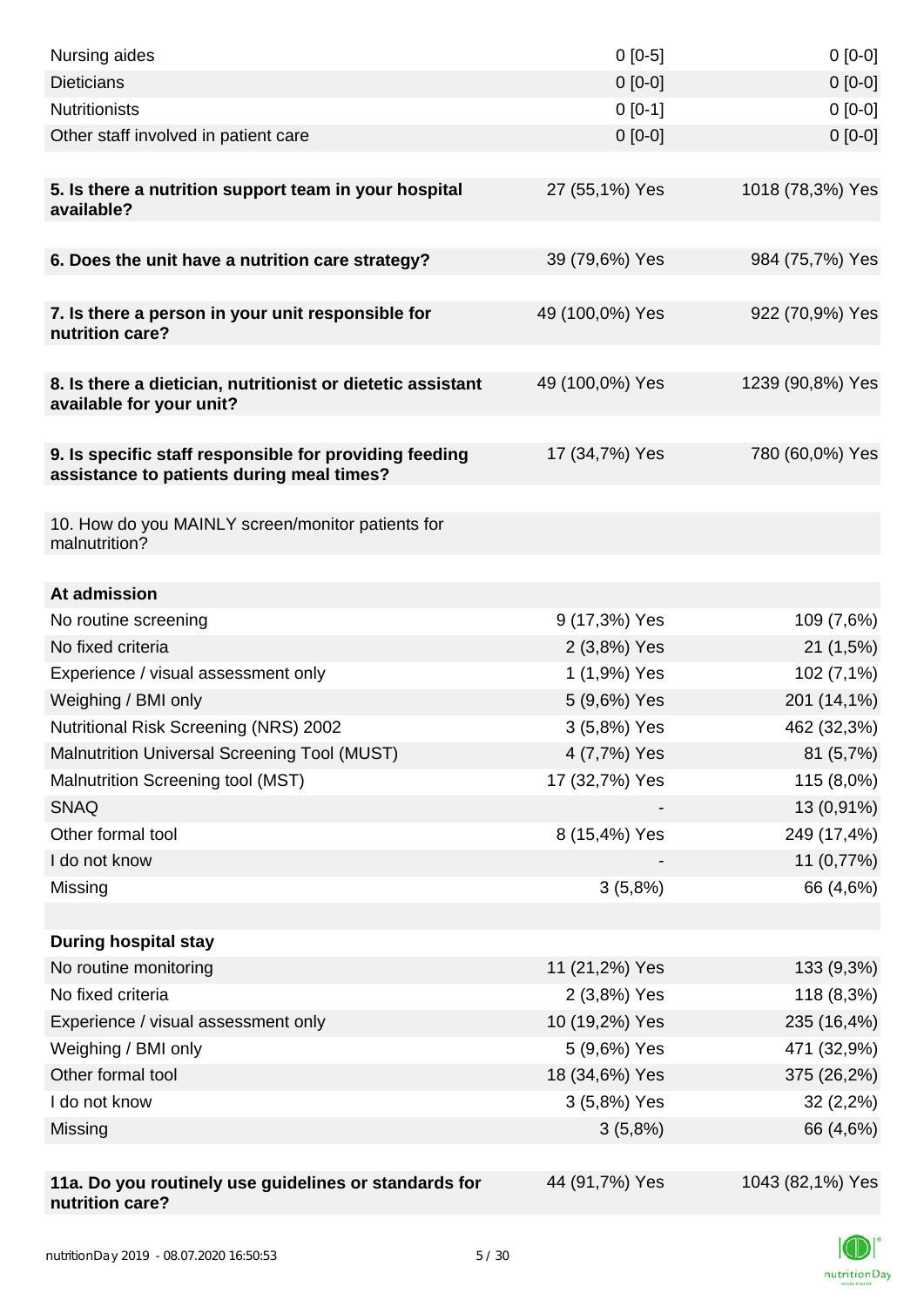| 11b. If yes, which one is mainly used?  |                |             |
|-----------------------------------------|----------------|-------------|
| International guidelines                | 17 (38,6%) Yes | 257 (24,6%) |
| National guidelines                     | 3 (6,8%) Yes   | 166 (15,9%) |
| Standards on hospital level             | 18 (40,9%) Yes | 378 (36,2%) |
| Standards on unit level                 | 2 (4,5%) Yes   | 65 (6,2%)   |
| Individual patient nutrition care plans | 4 (9,1%) Yes   | 155 (14,9%) |
| Other                                   |                | $11(1,1\%)$ |
| Missing                                 | -              | $11(1,1\%)$ |
|                                         |                |             |

# **12. What is routinely done in your unit for given patient groups?**

| At risk                                                    |                |             |
|------------------------------------------------------------|----------------|-------------|
| Watchful waiting                                           | 20 (38,5%) Yes | 399 (27,9%) |
| Discuss nutrition care activities during ward rounds       | 31 (59,6%) Yes | 614 (42,9%) |
| Develop an individual nutrition care plan                  | 31 (59,6%) Yes | 720 (50,3%) |
| Initiate treatment / nutrition intervention                | 38 (73,1%) Yes | 820 (57,3%) |
| Consult a nutrition expert (dietician, nutritionist, etc.) | 33 (63,5%) Yes | 828 (57,9%) |
| Consult a medical professional                             | 12 (23,1%) Yes | 505 (35,3%) |
| Calculate energy requirements                              | 35 (67,3%) Yes | 652 (45,6%) |
| Calculate protein requirements                             | 33 (63,5%) Yes | 630 (44,1%) |
|                                                            |                |             |
| <b>Malnourished</b>                                        |                |             |
| Watchful waiting                                           | 20 (38,5%) Yes | 280 (19,6%) |
| Discuss nutrition care activities during ward rounds       | 34 (65,4%) Yes | 675 (47,2%) |
| Develop an individual nutrition care plan                  | 41 (78,8%) Yes | 792 (55,4%) |
| Initiate treatment / nutrition intervention                | 42 (80,8%) Yes | 884 (61,8%) |
| Consult a nutrition expert (dietician, nutritionist, etc.) | 36 (69,2%) Yes | 823 (57,6%) |
| Consult a medical professional                             | 10 (19,2%) Yes | 579 (40,5%) |
| Calculate energy requirements                              | 40 (76,9%) Yes | 763 (53,4%) |
| Calculate protein requirements                             | 41 (78,8%) Yes | 745 (52,1%) |
|                                                            |                |             |
| <b>Every patient</b>                                       |                |             |
| Watchful waiting                                           | 19 (36,5%) Yes | 700 (49,0%) |
| Discuss nutrition care activities during ward rounds       | 8 (15,4%) Yes  | 358 (25,0%) |
| Develop an individual nutrition care plan                  | 6 (11,5%) Yes  | 250 (17,5%) |
| Initiate treatment / nutrition intervention                | 4 (7,7%) Yes   | 197 (13,8%) |
| Consult a nutrition expert (dietician, nutritionist, etc.) | 9 (17,3%) Yes  | 264 (18,5%) |
| Consult a medical professional                             | 24 (46,2%) Yes | 307 (21,5%) |
| Calculate energy requirements                              | 4 (7,7%) Yes   | 186 (13,0%) |
| Calculate protein requirements                             | 4 (7,7%) Yes   | 168 (11,7%) |
|                                                            |                |             |
| <b>Never</b>                                               |                |             |
| Watchful waiting                                           | 2 (3,8%) Yes   | 105 (7,3%)  |

**I**CI nutritionDay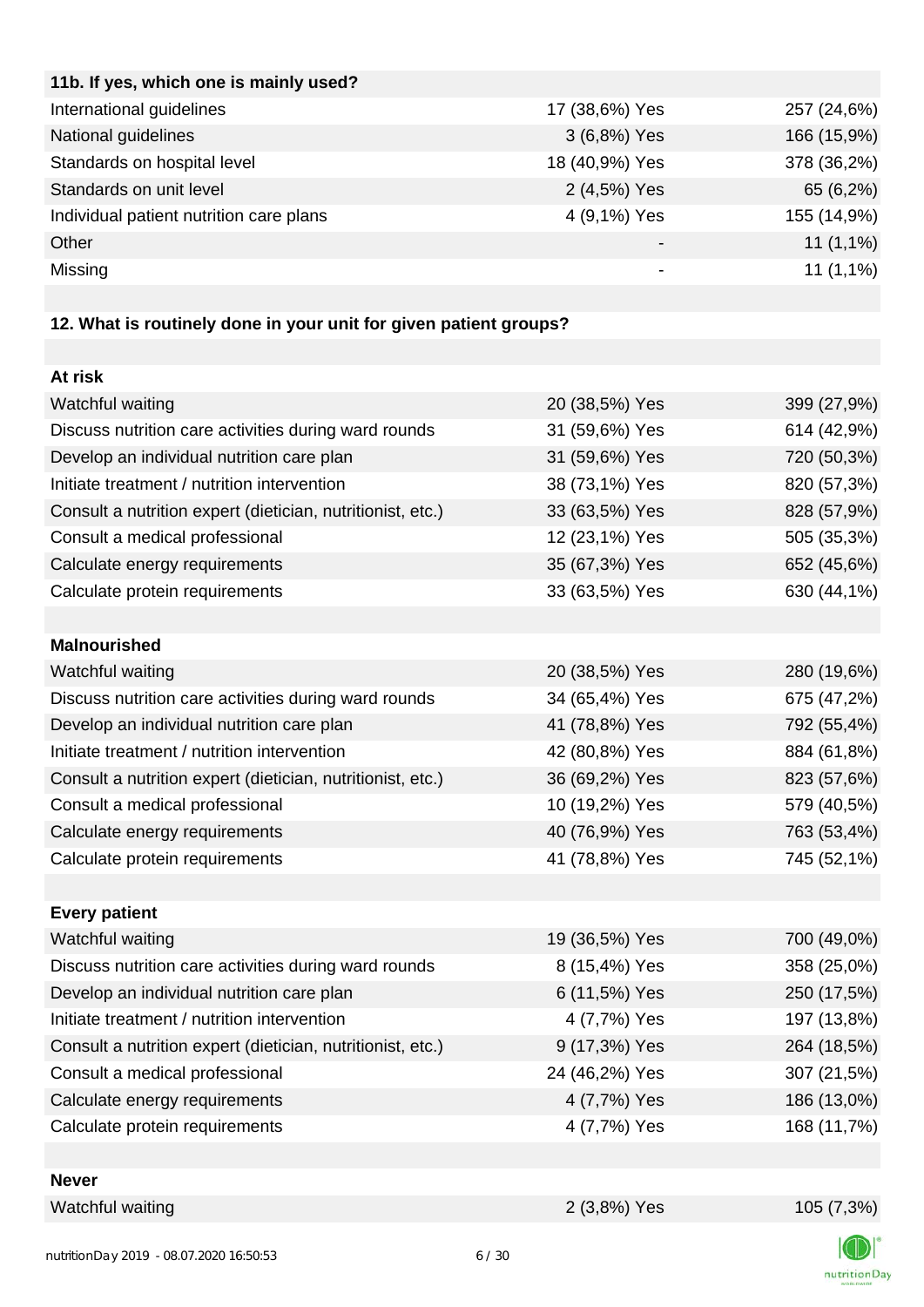| Discuss nutrition care activities during ward rounds               | 2 (3,8%) Yes   | 77 (5,4%)    |
|--------------------------------------------------------------------|----------------|--------------|
| Develop an individual nutrition care plan                          |                | 62 (4,3%)    |
| Initiate treatment / nutrition intervention                        |                | 19 (1,3%)    |
| Consult a nutrition expert (dietician, nutritionist, etc.)         |                | 20 (1,4%)    |
| Consult a medical professional                                     | 8 (15,4%) Yes  | 146 (10,2%)  |
| Calculate energy requirements                                      |                | 141 (9,9%)   |
| Calculate protein requirements                                     |                | 165 (11,5%)  |
|                                                                    |                |              |
| I do not know                                                      |                |              |
| Watchful waiting                                                   | 5 (9,6%) Yes   | 71 (5,0%)    |
| Discuss nutrition care activities during ward rounds               | 1 (1,9%) Yes   | 54 (3,8%)    |
| Develop an individual nutrition care plan                          | 1 (1,9%) Yes   | 41 (2,9%)    |
| Initiate treatment / nutrition intervention                        | 1 (1,9%) Yes   | 34 (2,4%)    |
| Consult a nutrition expert (dietician, nutritionist, etc.)         | 2 (3,8%) Yes   | 33(2,3%)     |
| Consult a medical professional                                     | 4 (7,7%) Yes   | 86 (6,0%)    |
| Calculate energy requirements                                      | 1 (1,9%) Yes   | 65 (4,5%)    |
| Calculate protein requirements                                     | 1 (1,9%) Yes   | 71 (5,0%)    |
|                                                                    |                |              |
| 13. When do you routinely weigh your patients?                     |                |              |
| at admission                                                       | 34 (65,4%) Yes | 928 (64,9%)  |
| Within 24 hours                                                    | 7 (13,5%) Yes  | 210 (14,7%)  |
| Within 48 hours                                                    |                | 79 (5,5%)    |
| Within 72 hours                                                    |                | 39 (2,7%)    |
| Every week                                                         | 14 (26,9%) Yes | 627 (43,8%)  |
| Occasionally                                                       | 2 (3,8%) Yes   | 158 (11,0%)  |
| When requested                                                     | 31 (59,6%) Yes | 728 (50,9%)  |
| At discharge                                                       | 1 (1,9%) Yes   | 67 (4,7%)    |
| Never                                                              |                | $17(1,2\%)$  |
| I do not know                                                      | 1 (1,9%) Yes   | 6(0,42%)     |
| No answer given                                                    | 3(16,7%)       | 69 (4,8%)    |
|                                                                    |                |              |
| 14. What do you do to support adequate food intake of patients?    |                |              |
| Offer additional meals or in between snacks                        | 41 (78,8%) Yes | 1096 (76,6%) |
| Offer meal choices                                                 | 33 (63,5%) Yes | 1055 (73,8%) |
| Offer different portion sizes                                      | 34 (65,4%) Yes | 934 (65,3%)  |
| Consider food presentation                                         | 29 (55,8%) Yes | 502 (35,1%)  |
| Change food texture/consistency as needed                          | 47 (90,4%) Yes | 1175 (82,2%) |
| Consider patient problems with eating and drinking                 | 47 (90,4%) Yes | 1166 (81,5%) |
| Ensure that mealtimes are undisturbed/protected<br>mealtime policy | 5 (9,6%) Yes   | 324 (22,7%)  |
| Promote positive eating environment                                | 8 (15,4%) Yes  | 419 (29,3%)  |
| Consider cultural/religious preferences                            | 38 (73,1%) Yes | 903 (63,1%)  |
| Consider patient allergies / intolerances                          | 41 (78,8%) Yes | 1045 (73,1%) |
| Other                                                              | 6 (11,5%) Yes  | 103 (7,2%)   |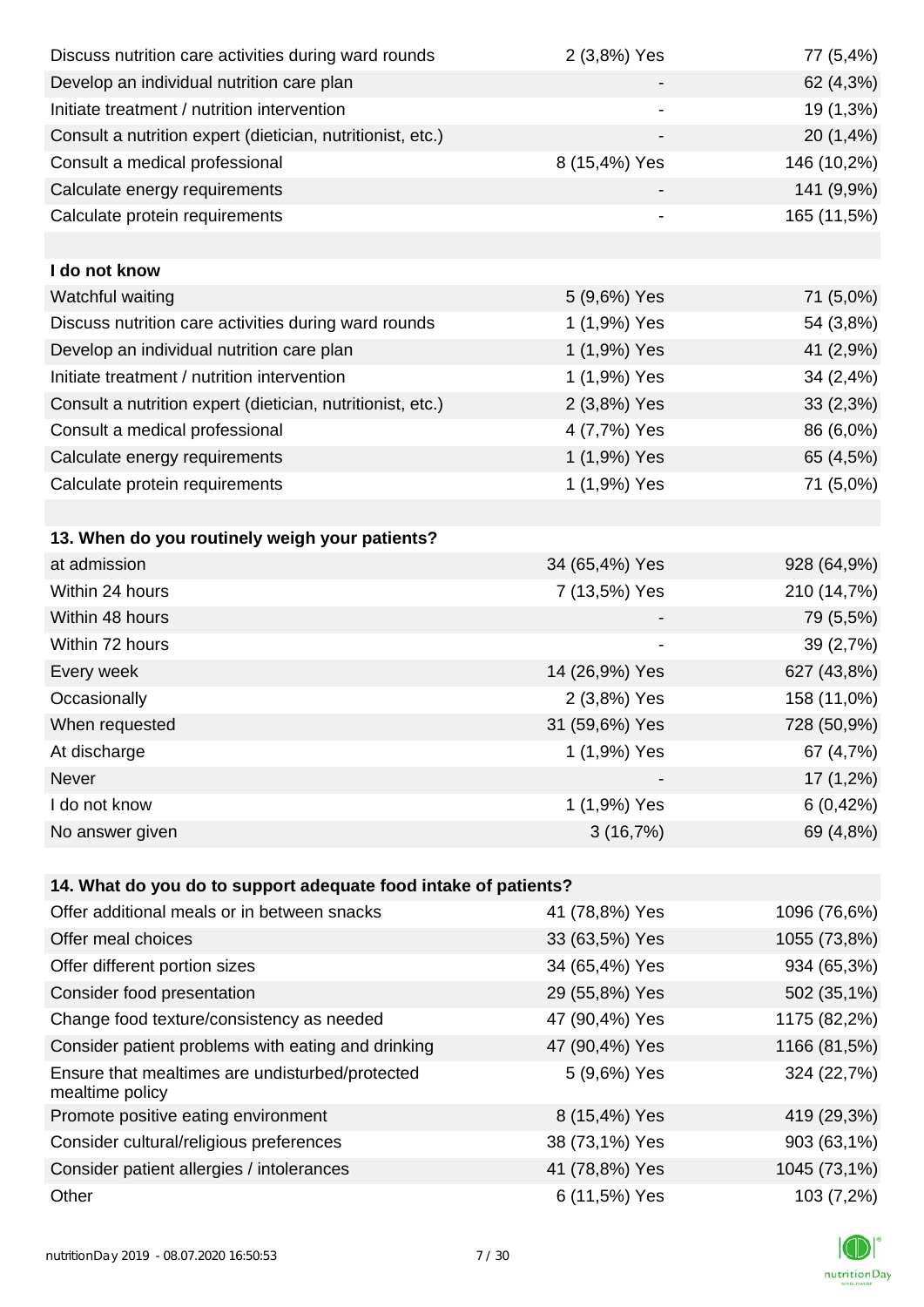| I do not know                                                                        | 2 (3,8%) Yes   | 26 (1,8%)       |
|--------------------------------------------------------------------------------------|----------------|-----------------|
| No answer given                                                                      | 3(5,8%)        | 67 (4,7%)       |
|                                                                                      |                |                 |
| 15. Which nutrition-related standards or routine activities exist in your unit?      |                |                 |
| Nutrition training is available                                                      | 27 (51,9%) Yes | 821 (57,4%)     |
| Reporting of nutrition related information to hospital<br>managers                   | 29 (55,8%) Yes | 608 (42,5%)     |
| Quality indicators are recorded and reported to national<br>or regional level        | 11 (21,2%) Yes | 448 (31,3%)     |
| Quality indicators are used for internal benchmarking                                | 31 (59,6%) Yes | 513 (35,9%)     |
| Patient feedback about food and food service is collected<br>using a questionnaire   | 37 (71,2%) Yes | 884 (61,8%)     |
| None                                                                                 | 1 (1,9%) Yes   | 41 (2,9%)       |
| I do not know                                                                        | 5 (9,6%) Yes   | 61 (4,3%)       |
| No answer given                                                                      | 3(5,8%)        | 151 (10,6%)     |
|                                                                                      |                |                 |
| 16. At admission what is asked and documented?                                       |                |                 |
| Change in weight                                                                     | 32 (61,5%) Yes | 1104 (77,2%)    |
| Eating habits/difficulties                                                           | 25 (48,1%) Yes | 1041 (72,8%)    |
| Nutrition before admission                                                           | 13 (25,0%) Yes | 823 (57,6%)     |
| None                                                                                 | 1 (1,9%) Yes   | 18 (1,3%)       |
| I do not know                                                                        | 10 (19,2%) Yes | 33(2,3%)        |
| No answer given                                                                      | 3(5,8%)        | 153 (10,7%)     |
| 17. On what forms is there a specific part about eating, nutrition or malnutrition?  |                |                 |
| a. Patient Record has a section for                                                  |                |                 |
| indicating if the patient is malnourished or at risk of<br>malnutrition              | 40 (76,9%) Yes | 1037 (72,5%)    |
| nutrition treatment                                                                  | 27 (51,9%) Yes | 837 (58,5%)     |
| None                                                                                 |                | 65 (4,5%)       |
| I do not know                                                                        | 2 (3,8%) Yes   | 42 (2,9%)       |
|                                                                                      |                |                 |
| b. Discharge Letter                                                                  |                |                 |
| summarizes nutrition treatment received during stay                                  |                |                 |
|                                                                                      | 15 (28,8%) Yes | 592 (41,4%)     |
| makes future nutrition-related recommendations                                       | 43 (82,7%) Yes | 816 (57,1%)     |
| None                                                                                 |                | 137 (9,6%)      |
| I do not know                                                                        | 4 (7,7%) Yes   | 128 (9,0%)      |
|                                                                                      |                |                 |
| 18. Do you provide brochures about malnutrition to<br>at risk/malnourished patients? | 14 (30,4%) Yes | 519 (45,2%) Yes |
|                                                                                      |                |                 |
| 19. Who filled in this sheet?                                                        |                |                 |
| <b>Head staff</b>                                                                    | 11 (21,2%) Yes | 411 (28,7%)     |
| Dietician                                                                            | 36 (69,2%) Yes | 717 (50,1%)     |
| <b>Nurse</b>                                                                         | 6 (11,5%) Yes  | 388 (27,1%)     |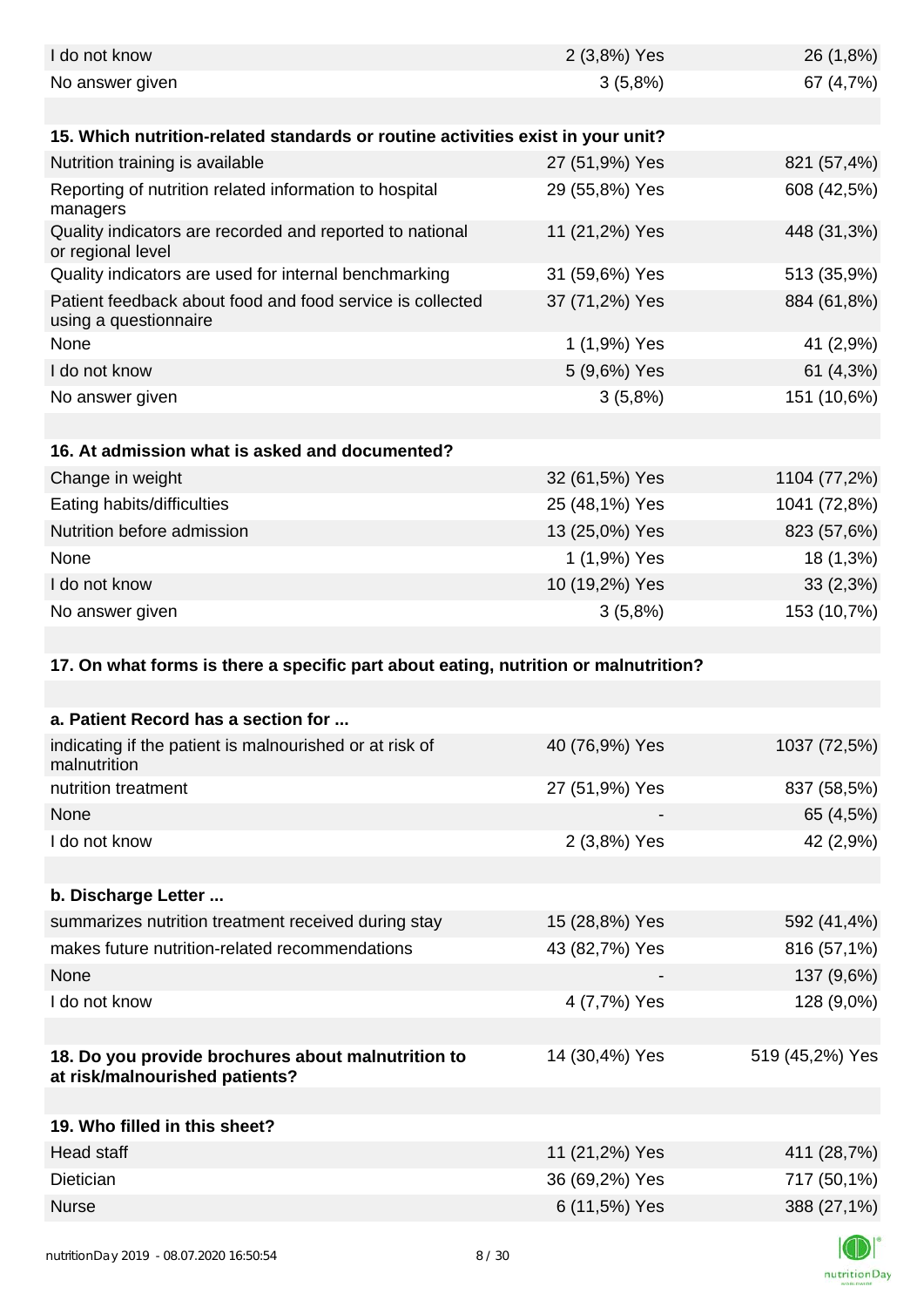| Physician            | 6 (11,5%) Yes | 175 (12,2%)  |
|----------------------|---------------|--------------|
| Administrative staff | 2 (3,8%) Yes  | $13(0,91\%)$ |
| Other                | 2 (3,8%) Yes  | 71 (5,0%)    |
| None                 |               |              |
| I do not know        | 3 (5,8%) Yes  | $15(1,0\%)$  |

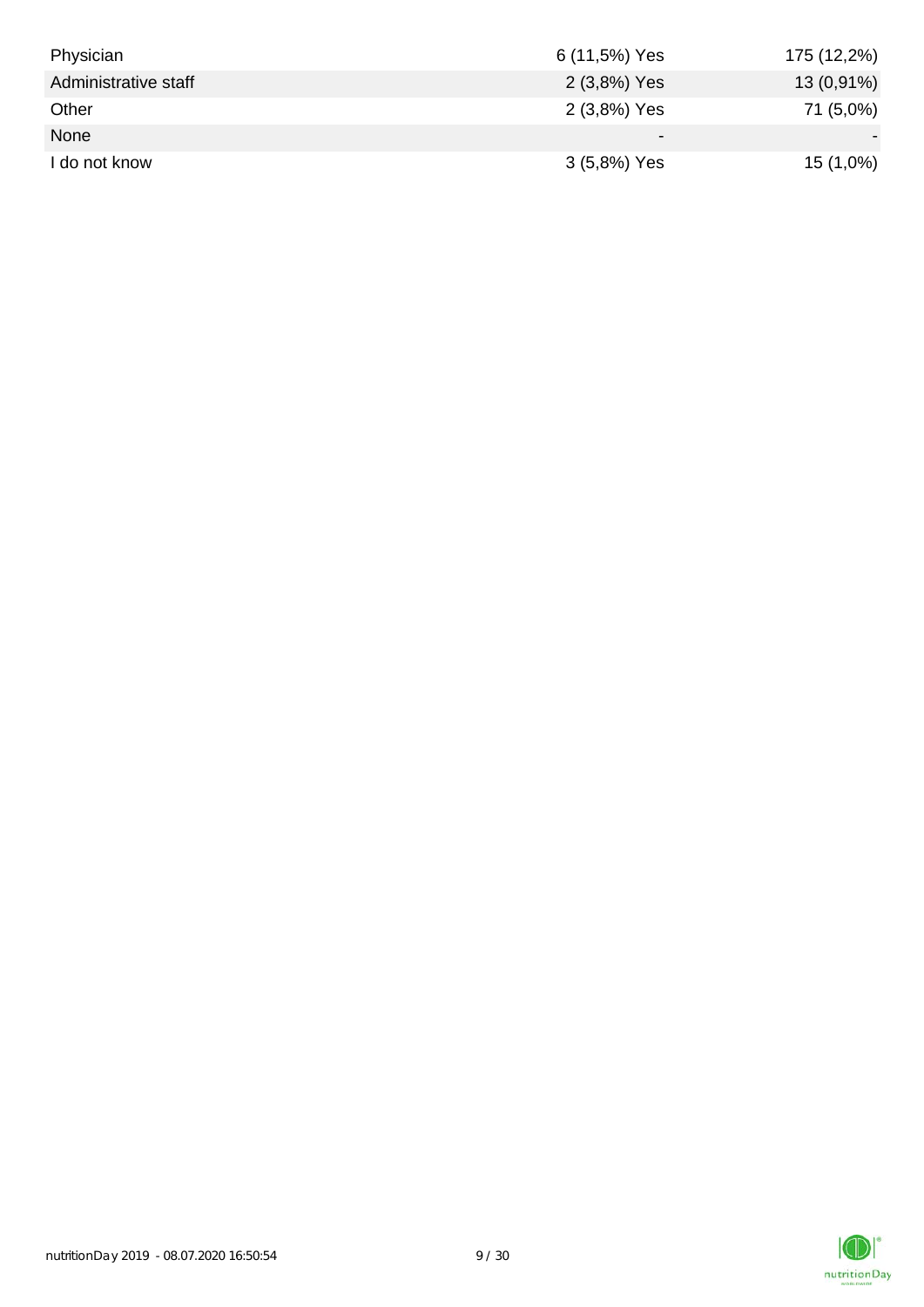|                                                                                         | <b>YOUR RESULTS</b> | <b>REFERENCE RESULTS</b> |
|-----------------------------------------------------------------------------------------|---------------------|--------------------------|
|                                                                                         |                     |                          |
| Total                                                                                   | 1881                | 27195                    |
| Age                                                                                     | 59 [41-71]          | 67 [53-78]               |
| Female                                                                                  | 879 (46,7%)         | 13525 (49,7%)            |
| Weight                                                                                  | $65,1 \pm 14,8$     | $69,9+18,9$              |
| Height                                                                                  | $163 + 9$           | $165 \pm 10$             |
| <b>BMI</b>                                                                              | $24,5+5,0$          | $25,5+5,9$               |
|                                                                                         |                     |                          |
| 1. This hospital admission was                                                          |                     |                          |
| planned                                                                                 | 194 (10,3%)         | 9881 (36,3%)             |
| an emergency                                                                            | 1504 (80,0%)        | 14977 (55,1%)            |
| I do not know                                                                           | 183 (9,7%)          | 2337 (8,6%)              |
| No answer given                                                                         |                     |                          |
|                                                                                         |                     |                          |
| 2a. Diagnosis at admission                                                              |                     |                          |
| 0100 Infectious and parasitic diseases                                                  | 225 (12,0%)         | 2442 (9,0%)              |
| 0200 Neoplasms                                                                          | 279 (14,8%)         | 4873 (17,9%)             |
| 0300 Blood and bloodforming organs and the immune<br>mechanism                          | 133 (7,1%)          | 1724 (6,3%)              |
| 0400 Endocrine, nutritional and metabolic diseases                                      | 220 (11,7%)         | 3266 (12,0%)             |
| 0500 Mental health                                                                      | 35 (1,9%)           | 1218 (4,5%)              |
| 0600 Nervous system                                                                     | 102 (5,4%)          | 2493 (9,2%)              |
| 0700 Eye and adnexa                                                                     | 15 (0,80%)          | 339 (1,2%)               |
| 0800 Ear and mastoid process                                                            | 5(0,27%)            | 172 (0,63%)              |
| 0900 Circulatory system                                                                 | 392 (20,8%)         | 5629 (20,7%)             |
| 1000 Respiratory system                                                                 | 245 (13,0%)         | 4217 (15,5%)             |
| 1100 Digestive system                                                                   | 375 (19,9%)         | 6840 (25,2%)             |
| 1200 Skin and subcutaneous tissue                                                       | 120 (6,4%)          | 1244 (4,6%)              |
| 1300 Musculoskeletal system and connective tissue                                       | 197 (10,5%)         | 4246 (15,6%)             |
| 1400 Genitourinary system                                                               | 154 (8,2%)          | 2809 (10,3%)             |
| 1500 Pregnancy, childbirth and the puerperium                                           | 36 (1,9%)           | 222 (0,82%)              |
| 1600 Conditions originating in the perinatal period                                     |                     | 36 (0,13%)               |
| 1700 Congenital/chromosomal abnormalities                                               |                     | 52 (0,19%)               |
| 1800 Symptoms, signs, abnormal clinical/lab findings                                    | 49 (2,6%)           | 1319 (4,9%)              |
| 1900 Injury, poisoning                                                                  | 29 (1,5%)           | 724 (2,7%)               |
| 2000 External causes of morbidity and mortality (e.g.<br>transport accidents, assaults) | 144 (7,7%)          | 671 (2,5%)               |
| 2100 Factors influencing health status and contact with<br>health services              | 12 (0,64%)          | 990 (3,6%)               |
| No answer given                                                                         |                     |                          |

# **3. Which conditions/comorbidities does this patient have?**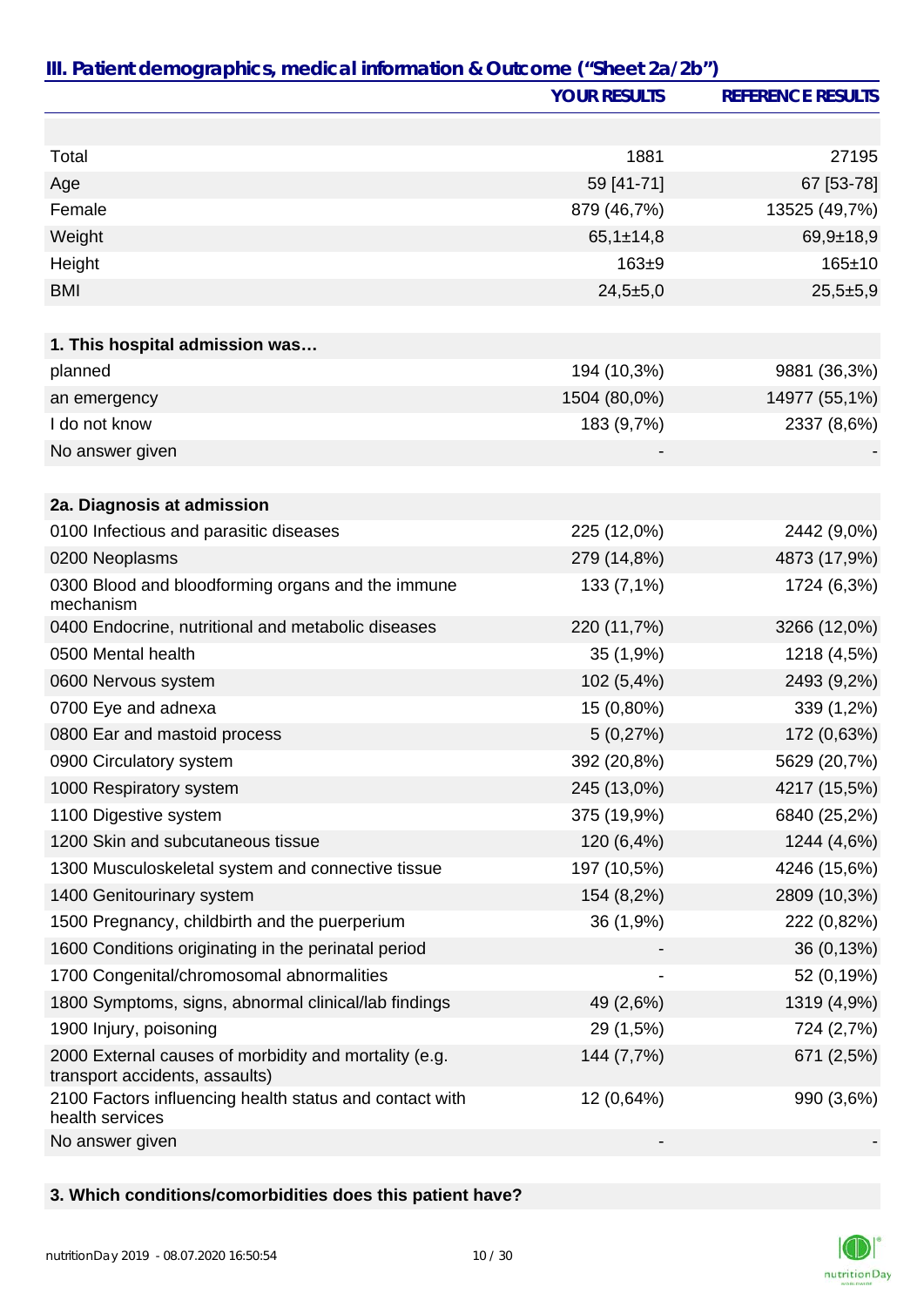| Cardiac insufficiency                                | 276 (14,8%)  | 5264 (21,3%)  |
|------------------------------------------------------|--------------|---------------|
| Myocardial infarction                                | 94 (5,0%)    | 1338 (5,5%)   |
| Chronic lung disease                                 | 171 (9,1%)   | 3466 (14,1%)  |
| Cerebral vascular disease                            | 83 (4,4%)    | 2274 (9,3%)   |
| Peripheral vascular disease                          | 95 (5,1%)    | 2842 (11,6%)  |
| Chronic liver disease                                | 57 (3,0%)    | 1477 (6,1%)   |
| Chronic kidney disease                               | 155 (8,3%)   | 2817 (11,6%)  |
| <b>Diabetes</b>                                      | 293 (15,6%)  | 5968 (24,2%)  |
| Cancer                                               | 305 (16,3%)  | 5709 (23,2%)  |
| Infection                                            | 254 (13,6%)  | 3578 (14,6%)  |
| Dementia                                             | 23 (1,2%)    | 1229 (5,1%)   |
| Major depressive disorder                            | 33(1,8%)     | 1233 (5,1%)   |
| Other chronic mental disorder                        | 43 (2,3%)    | 1229 (5,1%)   |
| Other chronic disease                                | 432 (23,0%)  | 6369 (25,9%)  |
| None                                                 | 454 (24,1%)  | 4869 (17,9%)  |
|                                                      |              |               |
| 4a. Previous operation during this hospital stay     |              |               |
| Yes, planned                                         | 298 (15,8%)  | 5304 (19,5%)  |
| Yes, acute                                           | 150 (8,0%)   | 1634 (6,0%)   |
| <b>No</b>                                            | 1343 (71,4%) | 17917 (65,9%) |
| I do not know                                        | 30 (1,6%)    | $313(1,2\%)$  |
| Missing                                              | 60 (3,2%)    | 2027 (7,5%)   |
|                                                      |              |               |
| Days since operation                                 | 14 [3-31]    | $3[1-11]$     |
|                                                      |              |               |
| 4b. Planned operation during this hospital stay      |              |               |
| Yes, today or tomorrow                               | 322 (17,1%)  | 1998 (7,3%)   |
| Yes, later                                           | 276 (14,7%)  | 1411 (5,2%)   |
| No                                                   | 1180 (62,7%) | 19908 (73,2%) |
| I do not know                                        | 42 (2,2%)    | 1082 (4,0%)   |
| Missing                                              | 61(3,2%)     | 2796 (10,3%)  |
|                                                      |              |               |
| 5. Previous ICU admission during this hospital stay? | 230 (12,6%)  | 2731 (10,6%)  |
| (Yes)                                                |              |               |
| 6. Is this patient terminally ill?                   | 155 (8,2%)   | 1729 (6,4%)   |
|                                                      |              |               |
| 7. Fluid status                                      |              |               |
| Normal                                               | 1691 (89,9%) | 20820 (76,6%) |
| Overloaded                                           | 39 (2,1%)    | 1466 (5,4%)   |
| Dehydrated                                           | 65 (3,5%)    | 1298 (4,8%)   |
| I do not know                                        | 86 (4,6%)    | 3611 (13,3%)  |
| Missing                                              |              |               |

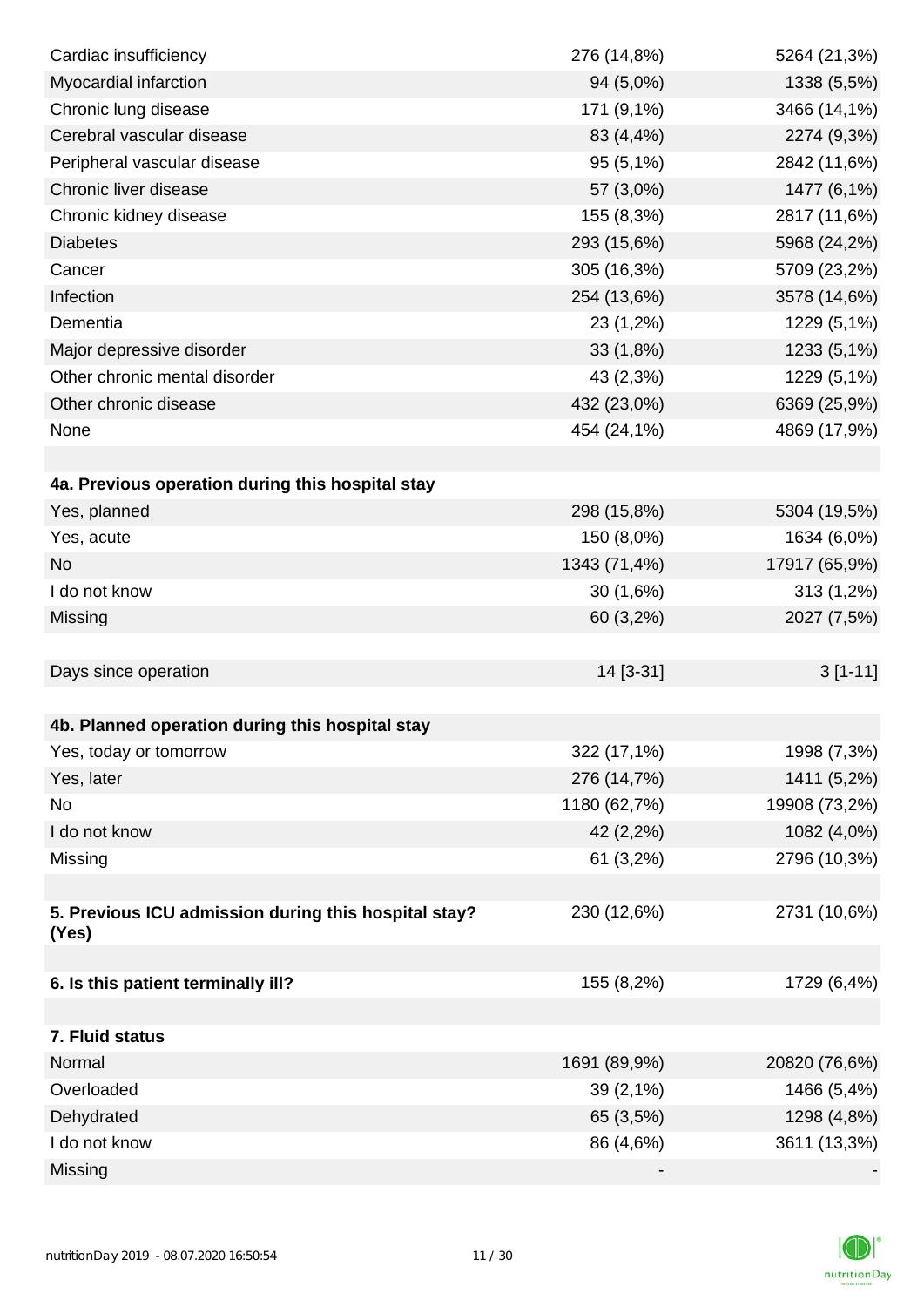| 8. Number of different medications planned                                               |              |               |
|------------------------------------------------------------------------------------------|--------------|---------------|
| Oral                                                                                     | $4[2-6]$     | $5[2-8]$      |
| Other                                                                                    | $3[1-4]$     | $2[1-4]$      |
|                                                                                          |              |               |
| 9. Was this patient identified as malnourished or at risk of malnutrition?               |              |               |
| Malnourished                                                                             | 255 (13,6%)  | 3264 (12,0%)  |
| At risk                                                                                  | 331 (17,6%)  | 4856 (17,9%)  |
| <b>No</b>                                                                                | 1235 (65,7%) | 16820 (61,8%) |
| I do not know                                                                            | 60 (3,2%)    | 2255 (8,3%)   |
| Missing                                                                                  |              |               |
|                                                                                          |              |               |
| 10. IV Fluids                                                                            |              |               |
| Electrolyte solution (NaCl, Ringers lactate, etc)                                        | 929 (49,4%)  | 9496 (34,9%)  |
| 5% Glucose solution                                                                      | 54 (2,9%)    | 2615 (9,6%)   |
|                                                                                          |              |               |
| 11. Number of ONS drinks planned                                                         | $1[0-2]$     | $0[0-0]$      |
|                                                                                          |              |               |
| 12. Nutrition intake                                                                     |              |               |
| Regular hospital food                                                                    | 1042 (55,4%) | 15788 (58,1%) |
| Fortified/enriched hospital food                                                         | 148 (7,9%)   | 3133 (11,5%)  |
| Protein/energy supplement (e.g. ONS drinks)                                              | 256 (13,6%)  | 4012 (14,8%)  |
| <b>Enteral nutrition</b>                                                                 | 73 (3,9%)    | 1315 (4,8%)   |
| Parenteral nutrition                                                                     | 50 (2,7%)    | 1286 (4,7%)   |
| Special diet                                                                             | 588 (31,3%)  | 8834 (32,5%)  |
| None                                                                                     | 64 (3,4%)    | 1283 (4,7%)   |
|                                                                                          |              |               |
| 13a. All lines and Tubes                                                                 |              |               |
| <b>Central Venous</b>                                                                    | 129 (7,1%)   | 2360 (9,2%)   |
| Peripheral venous access                                                                 | 889 (48,7%)  | 12501 (48,7%) |
| Nasogastric                                                                              | 43 (2,4%)    | 680 (2,6%)    |
| Nasojejunal                                                                              | $8(0,44\%)$  | 135 (0,53%)   |
| Nasoduadenal                                                                             | $2(0,11\%)$  | 99 (0,39%)    |
| Enterostoma                                                                              | 6(0,33%)     | 126 (0,49%)   |
| Percutaneous endoscopy/surgical gastrostomy                                              | 19 (1,0%)    | 234 (0,91%)   |
| Percutaneous endoscopy/surgical jejunostomy                                              | 10 (0,55%)   | 95 (0,37%)    |
| None                                                                                     | 861 (45,8%)  | 12303 (45,2%) |
|                                                                                          |              |               |
| 13b. Were there complications with nutrition related lines<br>and tubes since admission? |              |               |
| Yes, previously                                                                          | 33(1,8%)     | 362(1,3%)     |
| Yes, ongoing                                                                             | 18 (0,96%)   | 227 (0,83%)   |
| <b>No</b>                                                                                | 1553 (82,6%) | 21227 (78,1%) |
| I do not know                                                                            | 213 (11,3%)  | 2312 (8,5%)   |
| Missing                                                                                  | 64 (3,4%)    | 3067 (11,3%)  |

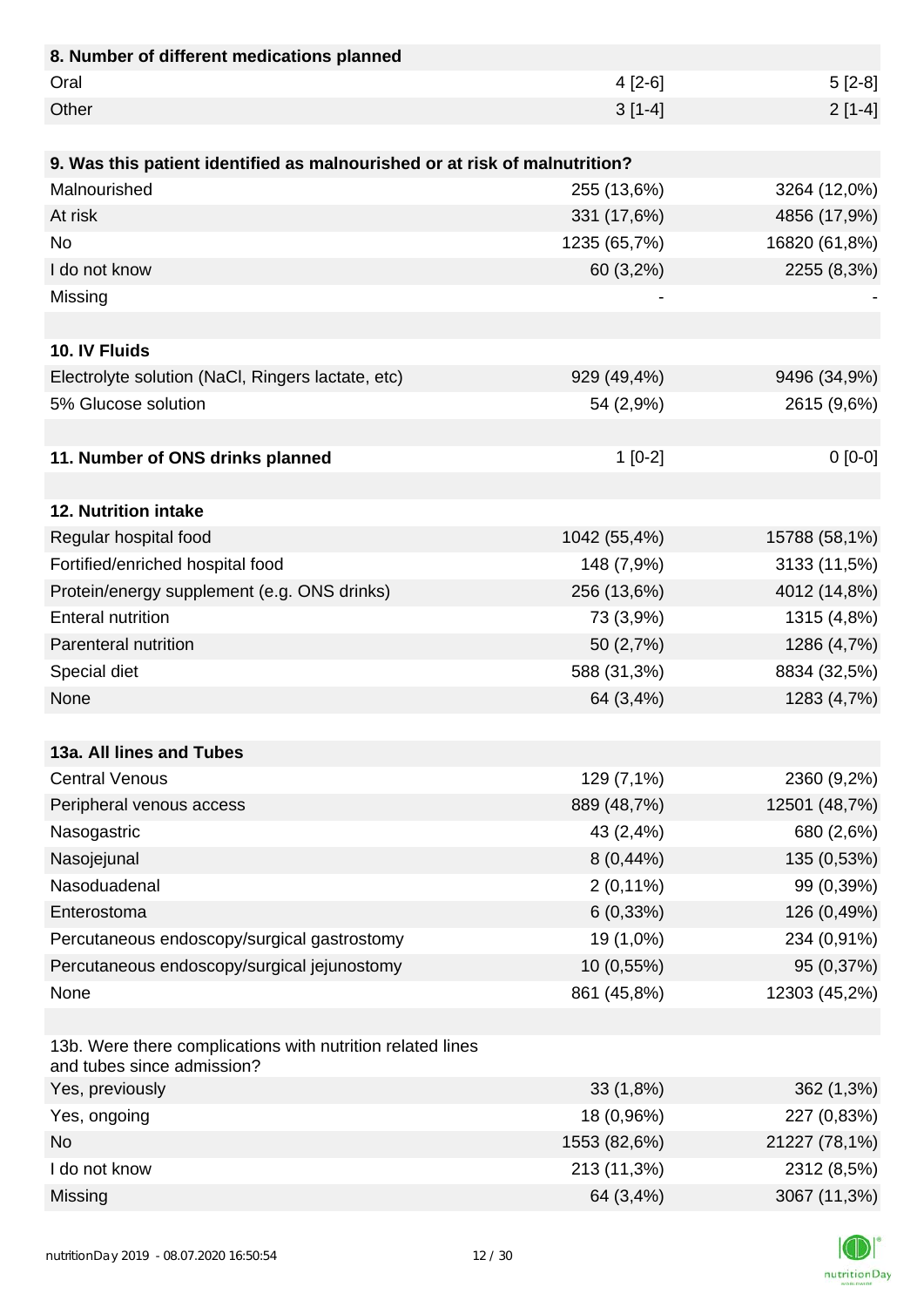| 14. Please indicate if any of the following was done for this patient since admission |              |               |
|---------------------------------------------------------------------------------------|--------------|---------------|
| Energy requirements were determined                                                   | 810 (44,4%)  | 9593 (37,3%)  |
| Protein requirements were determined                                                  | 775 (42,5%)  | 8543 (33,3%)  |
| Food/Nutrition intake was recorded in the patient record                              | 858 (47,0%)  | 11079 (43,1%) |
| Nutrition treatment plan was developed                                                | 758 (41,5%)  | 9042 (35,2%)  |
| Nutrition expert was consulted                                                        | 731 (40,1%)  | 9313 (36,3%)  |
| Malnutrition status is recorded in the patient record                                 | 574 (31,5%)  | 8238 (32,1%)  |
| None                                                                                  |              |               |
|                                                                                       |              |               |
| 15a. Energy goal                                                                      |              |               |
| $< 500$ kcal                                                                          | 20 (1,1%)    | 1046 (3,8%)   |
| 500-999 kcal                                                                          | $4(0,21\%)$  | 269 (0,99%)   |
| 1000-1499 kcal                                                                        | 109 (5,8%)   | 2400 (8,8%)   |
| 1500-1999 kcal                                                                        | 1004 (53,4%) | 8218 (30,2%)  |
| >=2000 kcal                                                                           | 72 (3,8%)    | 2704 (9,9%)   |
| Not determined                                                                        | 421 (22,4%)  | 8749 (32,2%)  |
| I do not know                                                                         | 195 (10,4%)  | 2265 (8,3%)   |
| Missing                                                                               | 56 (3,0%)    | 1544 (5,7%)   |
|                                                                                       |              |               |
| 15b. Energy intake                                                                    |              |               |
| $< 500$ kcal                                                                          | 78 (4,1%)    | 1697 (6,2%)   |
| 500-999 kcal                                                                          | 23 (1,2%)    | 1257 (4,6%)   |
| 1000-1499 kcal                                                                        | 154 (8,2%)   | 3424 (12,6%)  |
| 1500-1999 kcal                                                                        | 766 (40,7%)  | 5999 (22,1%)  |
| >=2000 kcal                                                                           | 67 (3,6%)    | 1448 (5,3%)   |
| Not determined                                                                        | 513 (27,3%)  | 8533 (31,4%)  |
| I do not know                                                                         | 224 (11,9%)  | 3276 (12,0%)  |
| Missing                                                                               | 56 (3,0%)    | 1561 (5,7%)   |
|                                                                                       |              |               |
| 16. Since admission, this patient's health status has                                 |              |               |
| Improved                                                                              | 1328 (70,6%) | 12837 (47,2%) |
| Deteriorated                                                                          | 105 (5,6%)   | 1433 (5,3%)   |
| Remained the same                                                                     | 305 (16,2%)  | 7057 (25,9%)  |
| This patient has just been admitted                                                   | 21(1,1%)     | 1699 (6,2%)   |
| I do not know                                                                         | 66 (3,5%)    | 2663 (9,8%)   |
| Missing                                                                               | 56 (3,0%)    | 1506 (5,5%)   |
|                                                                                       |              |               |
| Length of hospital stay (days)                                                        | 14 [8-27]    | 12 [6-23]     |
|                                                                                       |              |               |
| <b>Outcome Code</b>                                                                   |              |               |
| 1= Still in the hospital                                                              | 236 (12,5%)  | 2601 (9,6%)   |
| 2= Transferred to another hospital                                                    | 56 (3,0%)    | 571 (2,1%)    |
| 3= Transferred to long term care                                                      | 11 (0,58%)   | 1107 (4,1%)   |
|                                                                                       |              |               |

**I**CI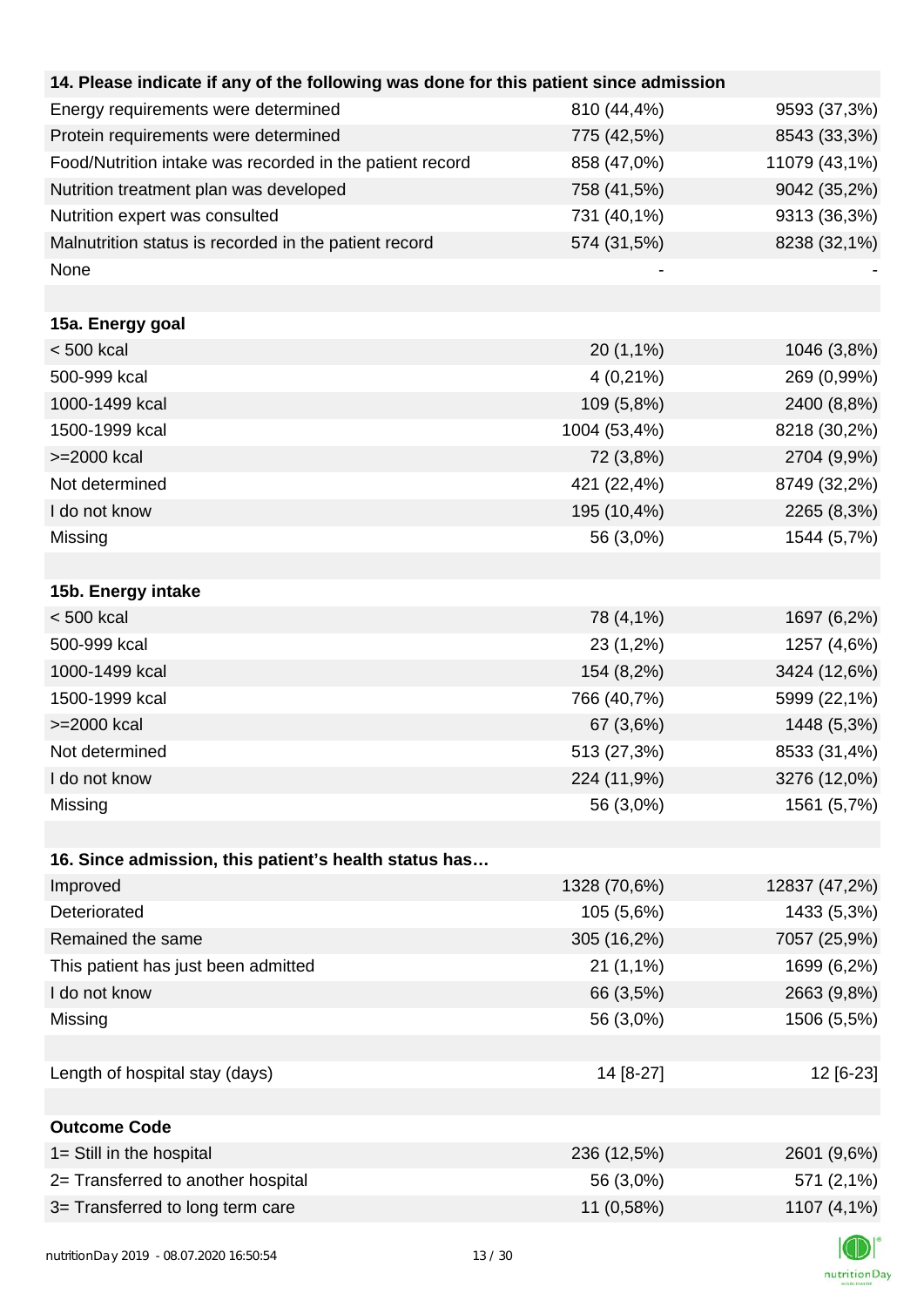| 4= Rehabilitation                    | 10 (0,53%)   | 1222 (4,5%)   |
|--------------------------------------|--------------|---------------|
| 5= Discharged home                   | 1427 (75,9%) | 20149 (74,1%) |
| $6 = Death$                          | 69 (3,7%)    | 845 (3,1%)    |
| $7 =$ Others                         | 28 (1,5%)    | 507 (1,9%)    |
| Missing                              | 44 (2,3%)    | 193 (0,71%)   |
|                                      |              |               |
| <b>Readmitted since ND</b>           |              |               |
| $1 = No$                             | 1283 (81,6%) | 18115 (75,8%) |
| 2= Yes, same hospital planned        | 49 (3,1%)    | 1637 (6,9%)   |
| 3= Yes, same hospital unplanned      | 83 (5,3%)    | 1465 (6,1%)   |
| 4= Yes, different hospital planned   | 13 (0,83%)   | 112 (0,47%)   |
| 5= Yes, different hospital unplanned | 13 (0,83%)   | 112 (0,47%)   |
| 6= Unknown                           | 3(0,19%)     | 796 (3,3%)    |
| Missing                              | 138 (8,8%)   | 1597 (6,7%)   |

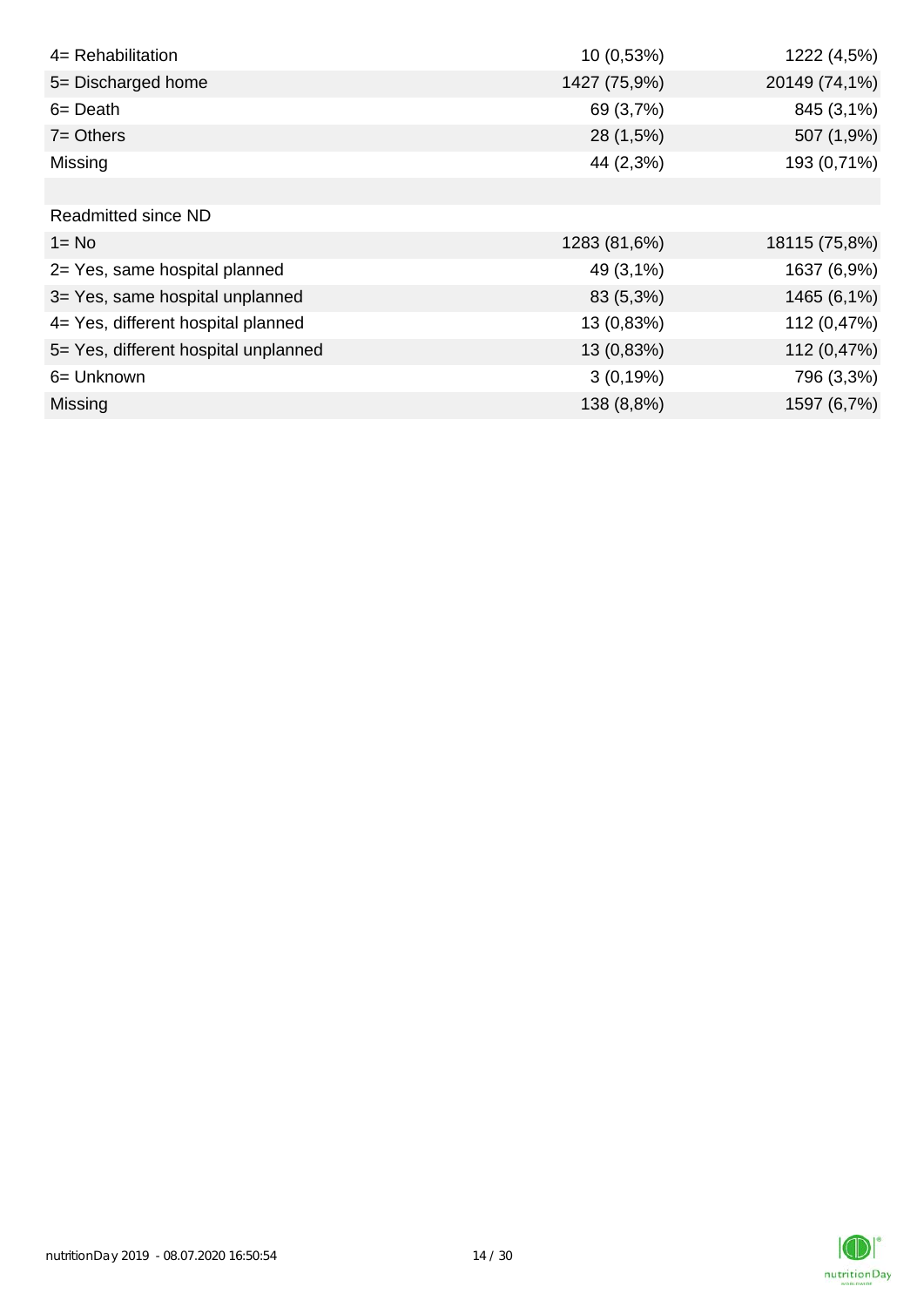| IV. Patient's perspective: Medical history, nutrition status & intake today ("Sheet 3a/3b") |                     |                          |
|---------------------------------------------------------------------------------------------|---------------------|--------------------------|
|                                                                                             | <b>YOUR RESULTS</b> | <b>REFERENCE RESULTS</b> |
|                                                                                             |                     |                          |
| 1. What are your typical dietary habits?                                                    |                     |                          |
| No special dietary habits                                                                   | 1050 (57,6%)        | 17526 (66,5%)            |
| I am vegetarian                                                                             | 3(0,16%)            | 510 (1,9%)               |
| I adhee to a vegan diet                                                                     | 6(0,33%)            | 193 (0,73%)              |
| I eat gluten-free diet                                                                      | 7(0,38%)            | 244 (0,93%)              |
| I avoid added sugars                                                                        | 465 (25,5%)         | 3934 (14,9%)             |
| I avoid carbohydrates                                                                       | 152 (8,3%)          | 1502 (5,7%)              |
| I eat a low fat-diet                                                                        | 291 (16,0%)         | 2899 (11,0%)             |
| I am lactose intolerant                                                                     | 133 (7,3%)          | 946 (3,6%)               |
| Other special diet due to intolerances/allergies                                            | 31(1,7%)            | 469 (1,8%)               |
| Other                                                                                       | 152 (8,3%)          | 1854 (7,0%)              |
| No answer given                                                                             | 65 (3,6%)           | 1891 (7,2%)              |
|                                                                                             |                     |                          |
| 2. Where did you live before your current hospital admission?                               |                     |                          |
| At home                                                                                     | 1480 (81,2%)        | 22025 (83,6%)            |
| In a nursing home or other live-in facility                                                 | 19 (1,0%)           | 836 (3,2%)               |
| I was transferred from another hospital                                                     | 207 (11,4%)         | 1411 (5,4%)              |
| Other                                                                                       | 50 (2,7%)           | 374 (1,4%)               |
| Missing                                                                                     | 66 (3,6%)           | 1694 (6,4%)              |
|                                                                                             |                     |                          |
| 3. In general, are you able to walk?                                                        |                     |                          |
| Yes                                                                                         | 1088 (59,7%)        | 16014 (60,8%)            |
| Yes, with someone's help                                                                    | 320 (17,6%)         | 2580 (9,8%)              |
| Yes, independently using a cane, walker, or crutches                                        | 125 (6,9%)          | 3466 (13,2%)             |
| No, I have a wheelchair                                                                     | 45 (2,5%)           | 1033 (3,9%)              |
| No, I am bedridden                                                                          | 175 (9,6%)          | 1462 (5,6%)              |
| Missing                                                                                     | 69 (3,8%)           | 1785 (6,8%)              |
|                                                                                             |                     |                          |
| 4. In general, how would you say your health is?                                            |                     |                          |
| Very good                                                                                   | 144 (7,9%)          | 1854 (7,0%)              |
| Good                                                                                        | 741 (40,7%)         | 8966 (34,0%)             |
| Fair                                                                                        | 722 (39,6%)         | 9409 (35,7%)             |
| Poor                                                                                        | 126 (6,9%)          | 3513 (13,3%)             |
| Very poor                                                                                   | 23 (1,3%)           | 824 (3,1%)               |
| Missing                                                                                     | 66 (3,6%)           | 1774 (6,7%)              |
|                                                                                             |                     |                          |
| 5. Over the last 12 months prior to your current hospital admission approximately           |                     |                          |
| how many times have you seen a doctor?                                                      | $4[2-9]$            | $5[2-10]$                |
| how many times have you been admitted to the                                                | $2[1-3]$            | $1[0-2]$                 |

… how many times have you been admitted to the hospital (Emergency room, any ward)?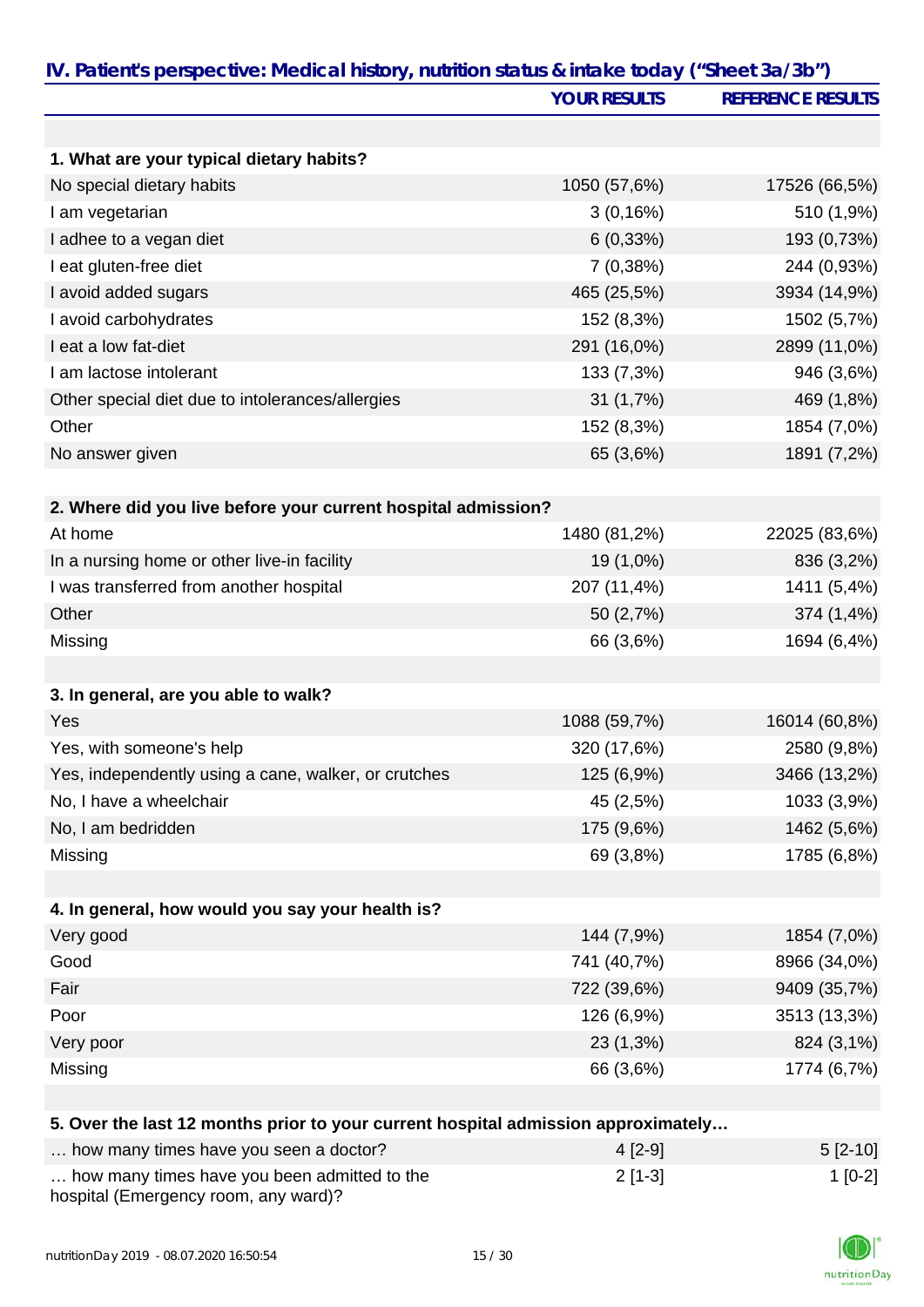|  | how many nights in total have you spent in hospital? | $8[3-18]$ | $5[0-15]$ |
|--|------------------------------------------------------|-----------|-----------|
|--|------------------------------------------------------|-----------|-----------|

| 6. How many different medications do you take routinely each day (prior to hospitalisation)? |                            |               |
|----------------------------------------------------------------------------------------------|----------------------------|---------------|
| $1 - 2$                                                                                      | 433 (23,8%)                | 4936 (18,7%)  |
| $3 - 5$                                                                                      |                            |               |
| More than 5                                                                                  | 410 (22,5%)<br>335 (18,4%) | 6672 (25,3%)  |
|                                                                                              |                            | 7906 (30,0%)  |
| None                                                                                         | 486 (26,7%)                | 3926 (14,9%)  |
| I do not know                                                                                | 87 (4,8%)                  | 1077 (4,1%)   |
| Missing                                                                                      | 71 (3,9%)                  | 1823 (6,9%)   |
| 7. Do you have health insurance?                                                             |                            |               |
| Yes, private insurance only                                                                  | 355 (19,5%)                | 4253 (16,1%)  |
| Yes, public insurance only                                                                   | 1167 (64,1%)               | 12350 (46,9%) |
| Yes, both                                                                                    | 98 (5,4%)                  | 3229 (12,3%)  |
| None                                                                                         | 117 (6,4%)                 | 2938 (11,2%)  |
| I prefer not to answer                                                                       | 13 (0,71%)                 | 1314 (5,0%)   |
| Missing                                                                                      | 72 (4,0%)                  | 2256 (8,6%)   |
|                                                                                              |                            |               |
| 8. What was your weight 5 years ago?                                                         | 68 [60-80]                 | 72 [60-85]    |
| I do not know                                                                                | 533 (29,3%)                | 6267 (23,8%)  |
|                                                                                              |                            |               |
| 9a. Have you lost weight within the last 3 months?                                           |                            |               |
| Yes, intentionally                                                                           | 130 (7,1%)                 | 2468 (9,4%)   |
| Yes, unintentionally                                                                         | 907 (49,8%)                | 10065 (38,2%) |
| No, my weight stayed the same                                                                | 417 (22,9%)                | 7869 (29,9%)  |
| No, I gained weight                                                                          | 207 (11,4%)                | 2857 (10,8%)  |
| I do not know                                                                                | 143 (7,8%)                 | 2512 (9,5%)   |
| Missing                                                                                      | 18 (0,99%)                 | 569 (2,2%)    |
|                                                                                              |                            |               |
| 9b. If yes, how many kg did you lose?                                                        | $7[4-11]$                  | 6 [4-10]      |
| I do not know                                                                                | 191 (18,4%)                | 1997 (15,9%)  |
|                                                                                              |                            |               |
| 10. Did you know about your hospitalisation two days                                         | 467 (27,2%)                | 9602 (40,6%)  |
| before admission? (Yes)                                                                      |                            |               |
|                                                                                              |                            |               |
| 11. Please indicate if you<br>were weighed at admission                                      | 1100 (62,8%)               |               |
|                                                                                              | 707 (40,5%)                | 14112 (57,4%) |
| were informed about your nutrition status                                                    |                            | 8364 (34,3%)  |
| were informed about nutrition care options                                                   | 514 (29,4%)                | 7769 (31,9%)  |
| received special nutrition care                                                              | 559 (32,3%)                | 7463 (30,7%)  |
| 12 How wall boys you estep in the week before you were admitted to the beenitel?             |                            |               |

| 12. How well have you eaten in the week before you were admitted to the hospital? |              |               |
|-----------------------------------------------------------------------------------|--------------|---------------|
| More than normal                                                                  | 118 (6,5%)   | 1163 (4,4%)   |
| Normal                                                                            | 1094 (60,1%) | 15832 (60,4%) |

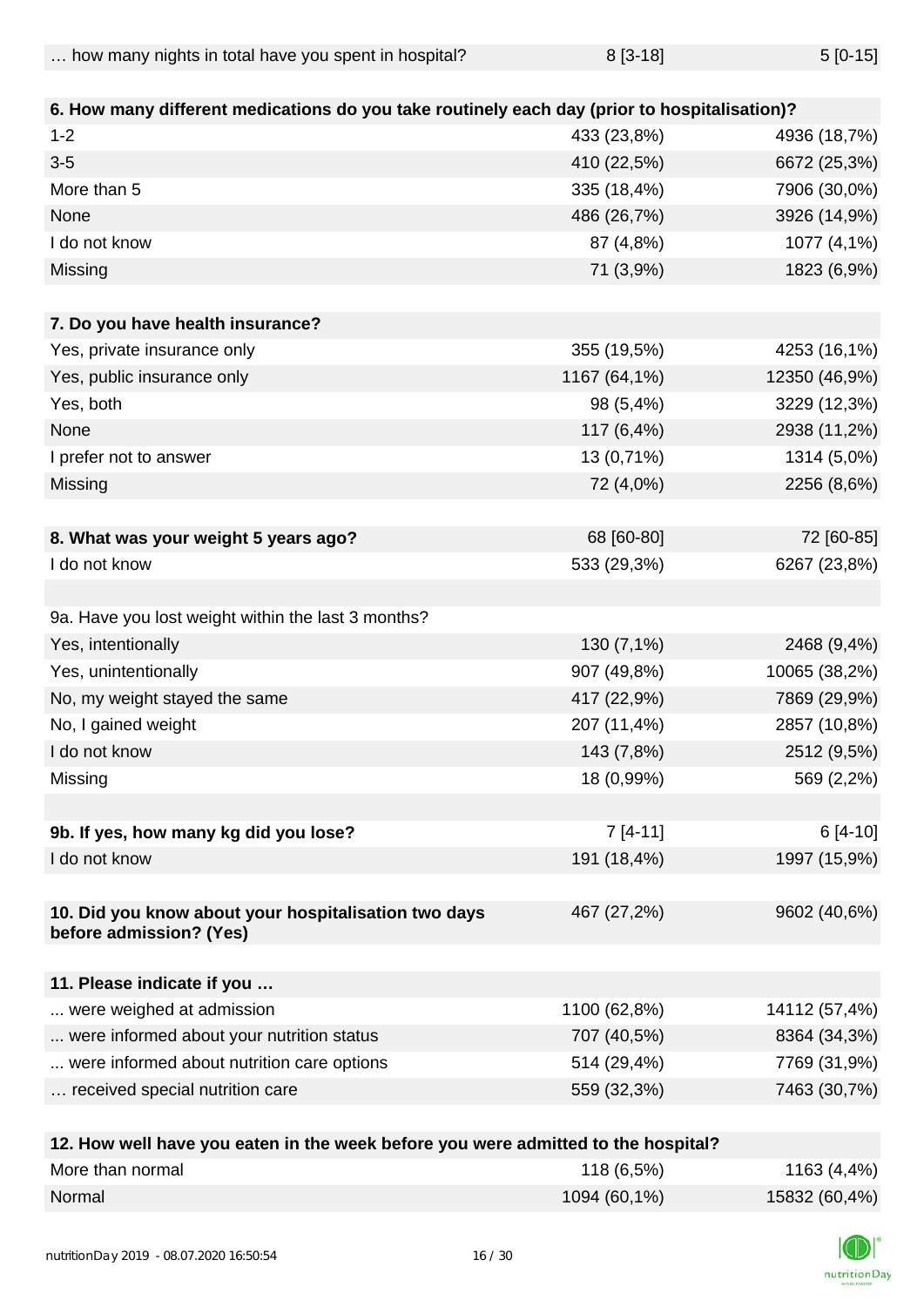| About 3/4 of normal                                                            | 193 (10,6%)  | 2728 (10,4%)  |
|--------------------------------------------------------------------------------|--------------|---------------|
| About half of normal                                                           | 205 (11,3%)  | 3287 (12,5%)  |
| About a quarter to nearly nothing                                              | 172 (9,5%)   | 2496 (9,5%)   |
| I do not know                                                                  | 15 (0,82%)   | 264 (1,0%)    |
| Missing                                                                        | 23 (1,3%)    | 443 (1,7%)    |
|                                                                                |              |               |
| 13. In general, how satisfied are you with the food at the hospital?           |              |               |
| Very satisfied                                                                 | 745 (40,9%)  | 6066 (23,1%)  |
| Somewhat satisfied                                                             | 437 (24,0%)  | 8166 (31,2%)  |
| <b>Neutral</b>                                                                 | 296 (16,3%)  | 4867 (18,6%)  |
| <b>Dissatisfied</b>                                                            | 106 (5,8%)   | 2103 (8,0%)   |
| Very dissatisfied                                                              | 41 (2,3%)    | 726 (2,8%)    |
| I do not know                                                                  | 107 (5,9%)   | 2021 (7,7%)   |
| Missing                                                                        | 88 (4,8%)    | 2264 (8,6%)   |
|                                                                                |              |               |
| 14. Did you get any help with eating TODAY?                                    |              |               |
| Yes, from family or friends                                                    | 335 (18,4%)  | 2448 (9,3%)   |
| Yes, from hospital staff                                                       | 40 (2,2%)    | 1670 (6,4%)   |
| <b>No</b>                                                                      | 1306 (71,8%) | 19193 (73,2%) |
| I do not know                                                                  | 41 (2,3%)    | $302(1,2\%)$  |
| Missing                                                                        | 98 (5,4%)    | 2600 (9,9%)   |
|                                                                                |              |               |
| 15. Were you able to eat without interruption TODAY?                           | 1247 (72,5%) | 17231 (74,2%) |
| (Yes)                                                                          |              |               |
|                                                                                |              |               |
| 16a. Please indicate how much hospital food you ate for lunch or dinner TODAY: |              |               |
| About all                                                                      | 1001 (55,0%) | 12095 (46,1%) |
| 1/2                                                                            | 406 (22,3%)  | 6486 (24,7%)  |
| 1/4                                                                            | 182 (10,0%)  | 3353 (12,8%)  |
| Nothing                                                                        | 148 (8,1%)   | 3130 (11,9%)  |
| Missing                                                                        | 83 (4,6%)    | 1149 (4,4%)   |
|                                                                                |              |               |
| 16b. The portion size of the meal I ordered TODAY was                          |              |               |
| Standard                                                                       | 1028 (56,5%) | 15979 (61,0%) |
| Smaller                                                                        | 129 (7,1%)   | 2367 (9,0%)   |
| Larger                                                                         | 40 (2,2%)    | 1119 (4,3%)   |
| I do not know                                                                  | 237 (13,0%)  | 2429 (9,3%)   |
| Missing                                                                        | 386 (21,2%)  | 4319 (16,5%)  |
|                                                                                |              |               |
| 17. If you did not eat everything of your meal, please tell us why:            |              |               |
| I did not like the type of food offered                                        | 118 (16,0%)  | 2061 (15,9%)  |
| I did not like the smell/taste of the food                                     | 76 (10,3%)   | 1569 (12,1%)  |
| The food did not fit my cultural/religious preferences                         | 21(2,9%)     | 143 (1,1%)    |
| The food was too hot                                                           | 4(0,54%)     | 59 (0,45%)    |

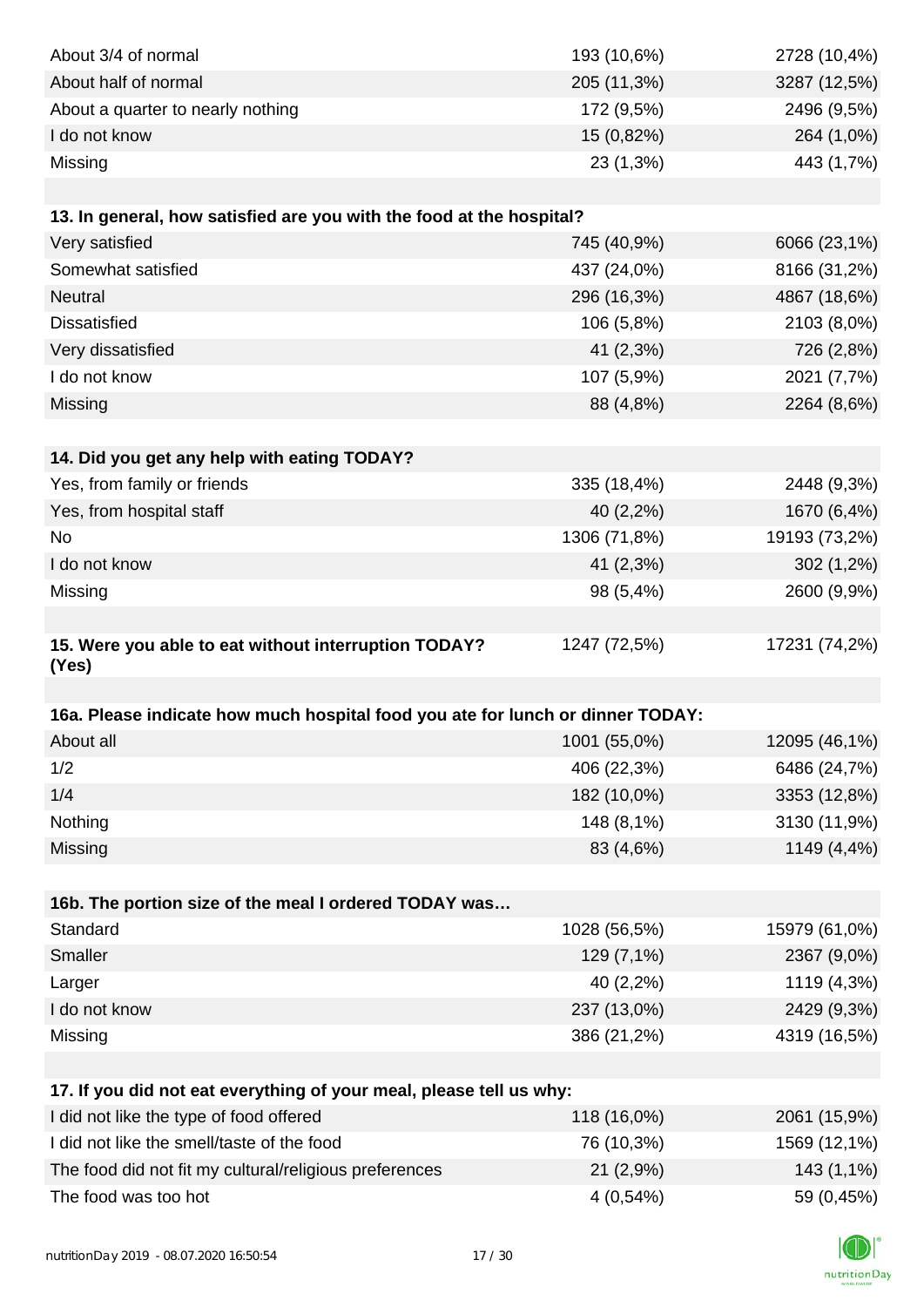| 16(2,2%)    | 296 (2,3%)   |
|-------------|--------------|
| 15 (2,0%)   | 96 (0,74%)   |
| 87 (11,8%)  | 2205 (17,0%) |
| 227 (30,8%) | 3830 (29,5%) |
| 46 (6,3%)   | 761 (5,9%)   |
| 58 (7,9%)   | 1427 (11,0%) |
| 89 (12,1%)  | 1029 (7,9%)  |
| 26 (3,5%)   | 789 (6,1%)   |
| $15(2,0\%)$ | 208 (1,6%)   |
| 50 (6,8%)   | 1289 (9,9%)  |
| 68 (9,2%)   | 766 (5,9%)   |
| $8(1,1\%)$  | 139 (1,1%)   |
| 118 (16,0%) | 1829 (14,1%) |
|             |              |

| 18. Enter the number of glasses/cups of the drinks you consumed in the last 24 hours |             |              |
|--------------------------------------------------------------------------------------|-------------|--------------|
| Water                                                                                | $2[1-4]$    | $3[2-5]$     |
| Tea                                                                                  | $0$ [0-1]   | $1[0-2]$     |
| Coffee                                                                               | $1$ [1-1]   | $1[1-2]$     |
| <b>Milk</b>                                                                          | $1[1-2]$    | $1[0-1]$     |
| Fruit juice                                                                          | $2[1-3]$    | $1$ [0-2]    |
| Soft drinks                                                                          | $0 [0-1]$   | $0[0-1]$     |
| <b>Nutrition drink</b>                                                               | $0 [0-2]$   | $0[0-1]$     |
| Other                                                                                | $1$ [0-2]   | $0[0-1]$     |
|                                                                                      |             |              |
| 19a. Did you eat any food apart from hospital food<br><b>TODAY?</b>                  | 405 (24,3%) | 6580 (28,9%) |
|                                                                                      |             |              |

| 19b. If yes, what did you eat? |              |              |
|--------------------------------|--------------|--------------|
| Sweet snacks                   | $90(22,2\%)$ | 1928 (29,3%) |
| Salty snacks                   | $61(15,1\%)$ | 749 (11,4%)  |
| Homemade food                  | 51 (12,6%)   | 963 (14,6%)  |
| <b>Fruits</b>                  | 148 (36,5%)  | 2551 (38,8%) |
| Dairy products                 | 46 (11,4%)   | 724 (11,0%)  |
| Food delivered/restaurant      | $17(4,2\%)$  | 293 (4,5%)   |
| Sandwich                       | $4(0,99\%)$  | 421 (6,4%)   |
| Other                          | 88 (21,7%)   | 1042 (15,8%) |

| 20. How has your food intake changed since your hospital admission? |             |               |
|---------------------------------------------------------------------|-------------|---------------|
| Increased                                                           | 319 (17,5%) | 3706 (14,1%)  |
| Decreased                                                           | 626 (34,4%) | 7774 (29,7%)  |
| Stayed the same                                                     | 687 (37,7%) | 10331 (39,4%) |
| I do not know                                                       | 82 (4,5%)   | 1690 (6,4%)   |
| Missing                                                             | 106 (5,8%)  | 2712 (10,3%)  |

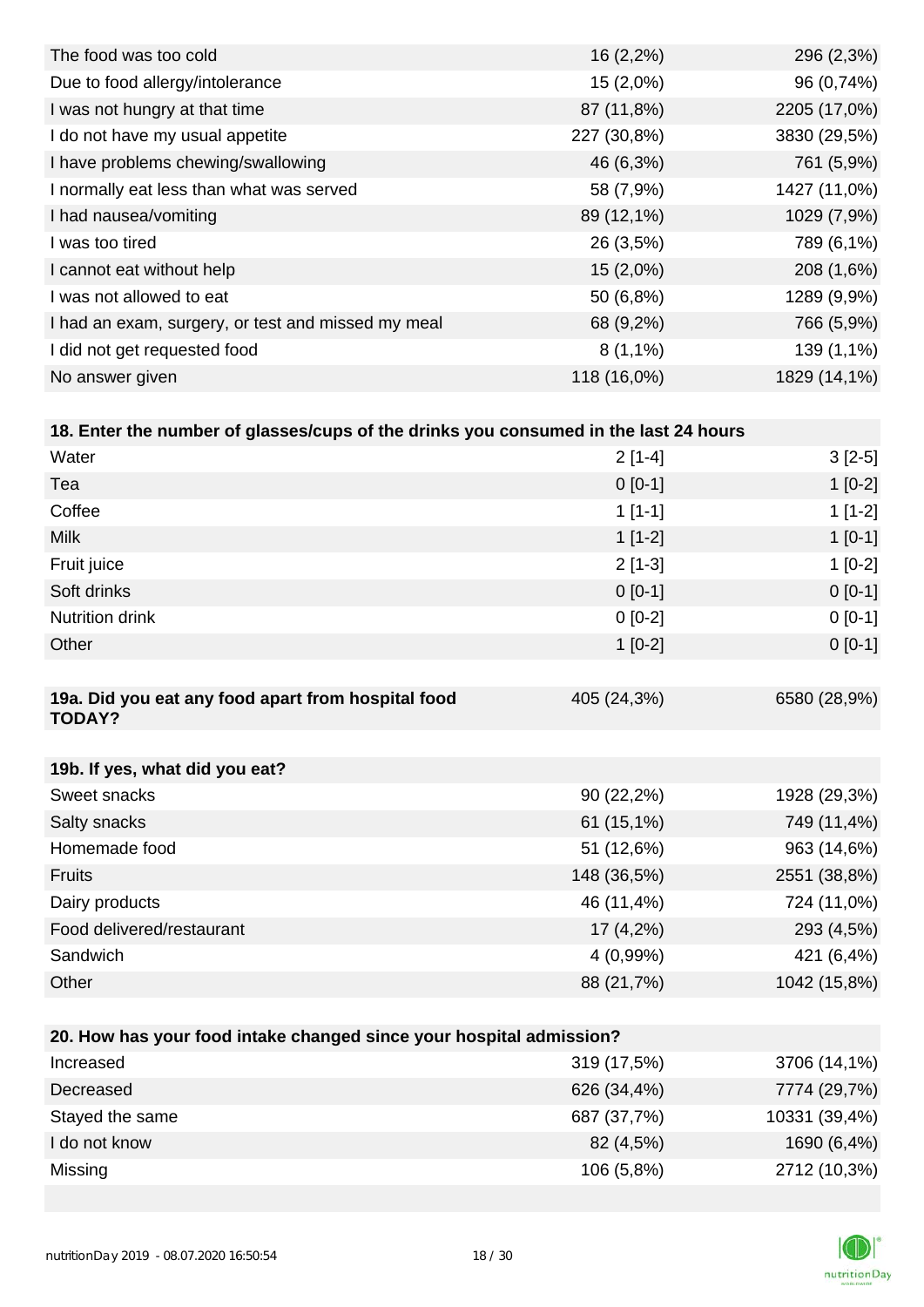| 21. TODAY I feel                                     |              |               |
|------------------------------------------------------|--------------|---------------|
| Stronger than at admission                           | 1065 (58,5%) | 11240 (42,9%) |
| Weaker than at admission                             | 326 (17,9%)  | 4893 (18,7%)  |
| Same as at admission                                 | 357 (19,6%)  | 7428 (28,3%)  |
| I was admitted today                                 | $8(0, 44\%)$ | 662 (2,5%)    |
| I do not know                                        | $38(2,1\%)$  | 1384 (5,3%)   |
| Missing                                              | 26 (1,4%)    | 606 (2,3%)    |
|                                                      |              |               |
| 22. Can you walk without assistance TODAY?           |              |               |
| Yes                                                  | 1106 (60,8%) | 15438 (58,9%) |
| No, only with assistance                             | 423 (23,2%)  | 6458 (24,6%)  |
| No, I stay in bed                                    | 262 (14,4%)  | 3018 (11,5%)  |
| Missing                                              | 29 (1,6%)    | 1299 (5,0%)   |
|                                                      |              |               |
| 23. Did anyone help you complete this questionnaire? | 1531 (87,7%) | 15731 (65,1%) |

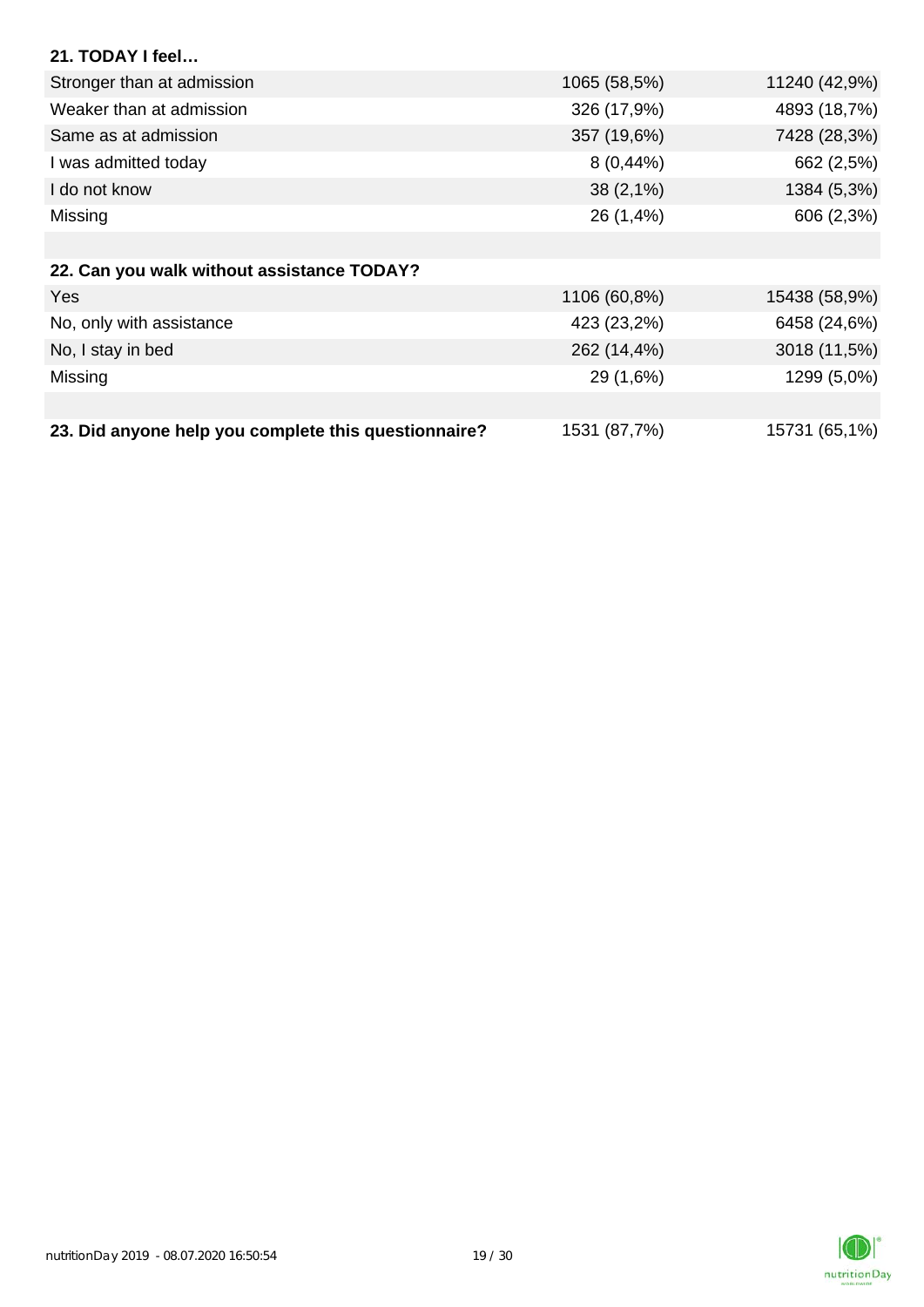| V. Oncology: Unit organisation and structures ("Sheet 1 onco")           |                          |                          |
|--------------------------------------------------------------------------|--------------------------|--------------------------|
|                                                                          | <b>YOUR RESULTS</b>      | <b>REFERENCE RESULTS</b> |
| Number of units with cancer patients:                                    | 4                        | 331                      |
|                                                                          |                          |                          |
| Computerized system in hospital:                                         | 4 units (100%) YES       | 312 units (94%) YES      |
| Nutritional treatment of cancer patients is part of overall<br>care plan | 3 units (75%) YES        | 297 units (90%) YES      |
| Nutritional treatment is considered                                      |                          |                          |
| Routinely                                                                |                          | 195 (58,9%)              |
| When patient asks                                                        |                          | 88 (26,6%)               |
| When body weight loss > 10%                                              |                          | 111 (33,5%)              |
| During palliative phase                                                  |                          | 91 (27,5%)               |
| Other                                                                    |                          | 23 (6,95%)               |
| Missing                                                                  |                          | 31 (9,37%)               |
|                                                                          |                          |                          |
| Nutritional treatment is not part of the comprehensive approach due to   |                          |                          |
| Lack of evidence                                                         | $\overline{\phantom{0}}$ | 10 (3,02%)               |
| No knowledge of the field                                                |                          | 11 (3,32%)               |
| No reimbursement                                                         |                          | 8(2,42%)                 |
| It feeds the tumour                                                      |                          | $2(0,60\%)$              |
| Other                                                                    |                          | 12 (3,63%)               |
|                                                                          |                          |                          |
| Nutritional therapy used for cancer patients                             |                          |                          |
| Nutrition according to nutrition plan                                    |                          | 217 (65,6%)              |
| Calculation of energy needs                                              |                          | 238 (71,9%)              |
| Monitoring patients intake and use of oral supplements                   |                          | 283 (85,5%)              |
| None                                                                     |                          | $7(2,11\%)$              |
| Other                                                                    |                          | 16 (4,83%)               |
| Missing                                                                  |                          | 8(2,42%)                 |
| Nutritional therapy is not used due to                                   |                          |                          |
| Lack of evidence                                                         |                          |                          |
|                                                                          |                          | $3(0,91\%)$              |
| Lack of experience<br>No reimbursement                                   |                          | 9(2,72%)                 |
|                                                                          |                          | $5(1,51\%)$              |
| Lack of dietitians                                                       |                          | 14 (4,23%)               |
| Lack of other experts                                                    |                          | $4(1,21\%)$              |
| Other                                                                    |                          | $7(2,11\%)$              |
| Missing                                                                  |                          | $1(0,30\%)$              |

### **Assessment of parameters in cancer patients & methods used:**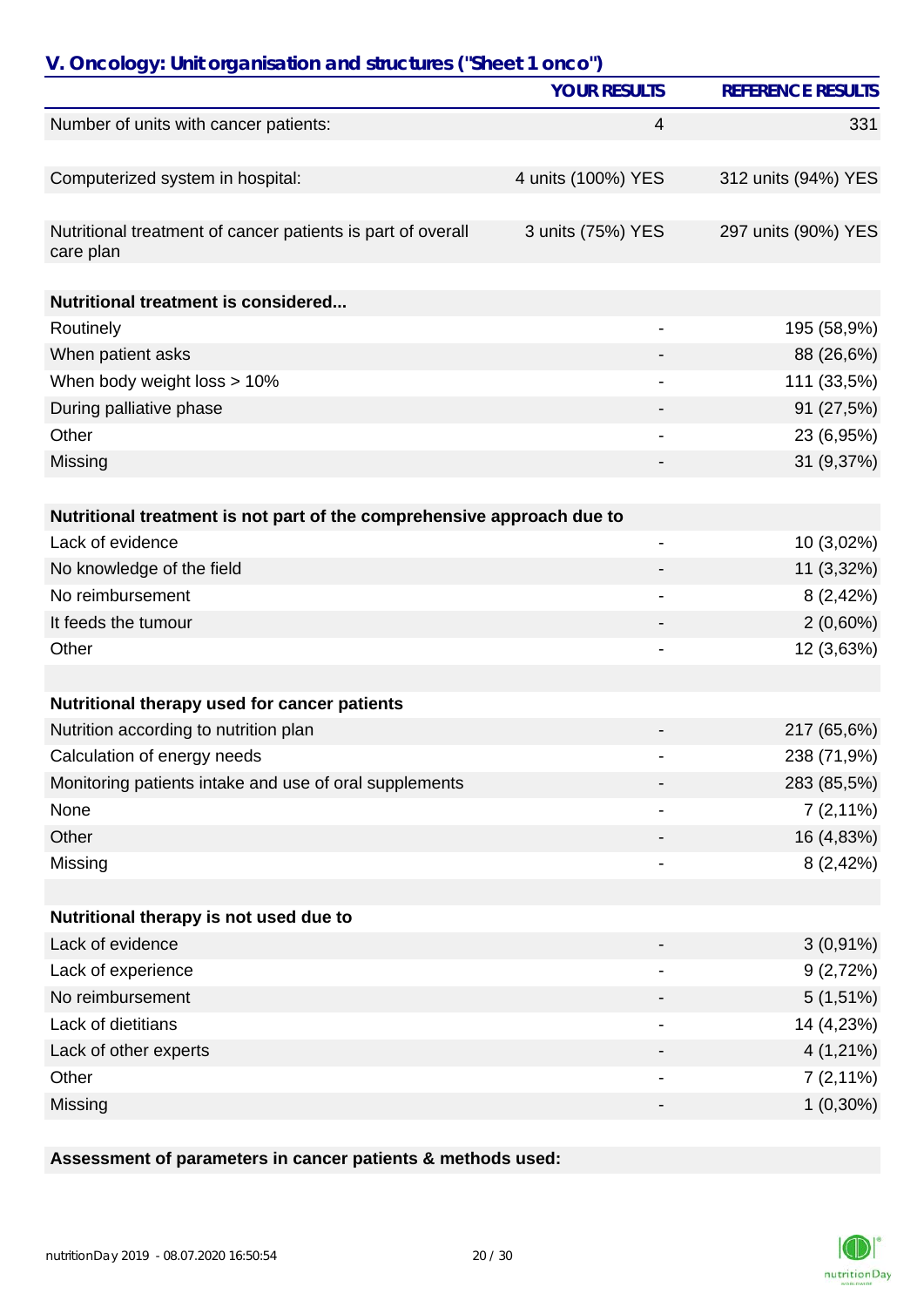| Anthropometry/Body composition:        |             |             |
|----------------------------------------|-------------|-------------|
| <b>Body weight</b>                     |             |             |
| Regularly                              | 3(75,0%)    | 224 (67,7%) |
| At chemotherapy                        |             | 53 (16,0%)  |
| When necessary                         | 1(25,0%)    | 43 (13,0%)  |
| Never                                  |             | $4(1,21\%)$ |
| Unknown                                |             | $3(0,91\%)$ |
| Missing                                |             | $4(1,21\%)$ |
|                                        |             |             |
| Anthropometrics (circumference)        |             |             |
| Regularly                              |             | 38 (11,5%)  |
| At chemotherapy                        |             | $7(2,11\%)$ |
| When necessary                         | 3(75,0%)    | 118 (35,6%) |
| Never                                  | $1(25,0\%)$ | 143 (43,2%) |
| Unknown                                |             | 10 (3,02%)  |
| Missing                                | -           | 15 (4,53%)  |
|                                        |             |             |
| <b>BIA</b>                             |             |             |
| Regularly                              |             | 12 (3,63%)  |
| At chemotherapy                        |             | $4(1,21\%)$ |
| When necessary                         |             | 102 (30,8%) |
| Never                                  | 4 (100%)    | 187 (56,5%) |
| Unknown                                |             | 12 (3,63%)  |
| Missing                                | -           | 14 (4,23%)  |
|                                        |             |             |
| <b>CT SCAN</b>                         |             |             |
| Regularly                              |             | 13 (3,93%)  |
| At chemotherapy                        |             | $4(1,21\%)$ |
| When necessary                         |             | 84 (25,4%)  |
| Never                                  | 4 (100%)    | 199 (60,1%) |
| Unknown                                |             | 18 (5,44%)  |
| Missing                                |             | 13 (3,93%)  |
|                                        |             |             |
| <b>DEXA</b>                            |             |             |
| Regularly                              |             | 6(1,81%)    |
| At chemotherapy                        |             | $1(0,30\%)$ |
| When necessary                         |             | 55 (16,6%)  |
| Never                                  | 3(75,0%)    | 227 (68,6%) |
| Unknown                                |             | 27 (8,16%)  |
| Missing                                | 1(25,0%)    | 15 (4,53%)  |
|                                        |             |             |
| <b>Other (body composition)</b>        |             |             |
| Regularly                              | $1(25,0\%)$ | $6(1,81\%)$ |
| At chemotherapy                        |             | $1(0,30\%)$ |
|                                        |             |             |
| putrition Day 2010 08.07.2020 14:50:54 | 21/20       |             |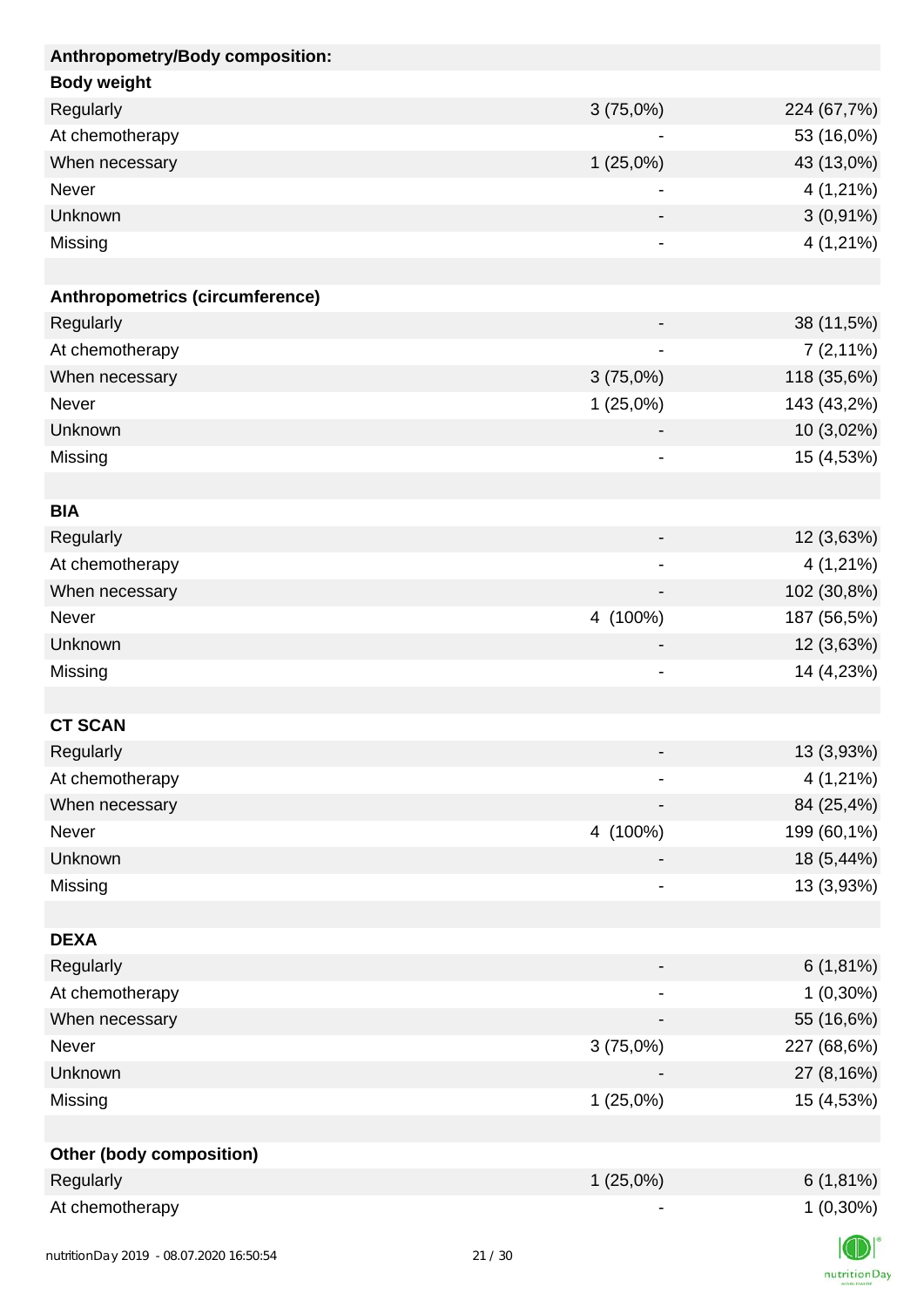| When necessary                       |                              | 47 (14,2%)  |
|--------------------------------------|------------------------------|-------------|
| <b>Never</b>                         | 1(25,0%)                     | 113 (34,1%) |
| Unknown                              |                              | 47 (14,2%)  |
| Missing                              | $2(50,0\%)$                  | 117 (35,3%) |
|                                      |                              |             |
| <b>Body function:</b>                |                              |             |
| Handgrip                             |                              |             |
| Regularly                            | -                            | 16 (4,83%)  |
| At chemotherapy                      |                              | 9(2,72%)    |
| When necessary                       | $2(50,0\%)$                  | 98 (29,6%)  |
| Never                                | $2(50,0\%)$                  | 176 (53,2%) |
| Unknown                              | -                            | 16 (4,83%)  |
| Missing                              |                              | 16 (4,83%)  |
|                                      |                              |             |
| 6-minutes walking test               |                              |             |
| Regularly                            | $\qquad \qquad \blacksquare$ | 12 (3,63%)  |
| At chemotherapy                      |                              | $7(2,11\%)$ |
| When necessary                       |                              | 76 (23,0%)  |
| Never                                | 4 (100%)                     | 193 (58,3%) |
| Unknown                              | $\qquad \qquad \blacksquare$ | 21 (6,34%)  |
| Missing                              | -                            | 22 (6,65%)  |
|                                      |                              |             |
| <b>Other (body function)</b>         |                              |             |
| Regularly                            | $\overline{\phantom{0}}$     | 16 (4,83%)  |
| At chemotherapy                      |                              | $1(0,30\%)$ |
| When necessary                       | $2(50,0\%)$                  | 60 (18,1%)  |
| Never                                | $2(50,0\%)$                  | 120 (36,3%) |
| Unknown                              | -                            | 45 (13,6%)  |
| Missing                              | -                            | 89 (26,9%)  |
|                                      |                              |             |
| Nutritional requirements, calculated |                              |             |
| Regularly                            | $\qquad \qquad \blacksquare$ | 107 (32,3%) |
| At chemotherapy                      |                              | $3(0,91\%)$ |
| When necessary                       | 1(25,0%)                     | 160 (48,3%) |
| Never                                | $1(25,0\%)$                  | 15 (4,53%)  |
| Unknown                              |                              | $5(1,51\%)$ |
| Missing                              | $2(50,0\%)$                  | 41 (12,4%)  |
|                                      |                              |             |
| <b>Nutritional intake:</b>           |                              |             |
| <b>Every meal</b>                    |                              |             |
| Regularly                            | $2(50,0\%)$                  | 84 (25,4%)  |
| At chemotherapy                      |                              | $3(0,91\%)$ |
| When necessary                       | 1(25,0%)                     | 143 (43,2%) |
| Never                                | 1(25,0%)                     | 39 (11,8%)  |
|                                      |                              |             |

K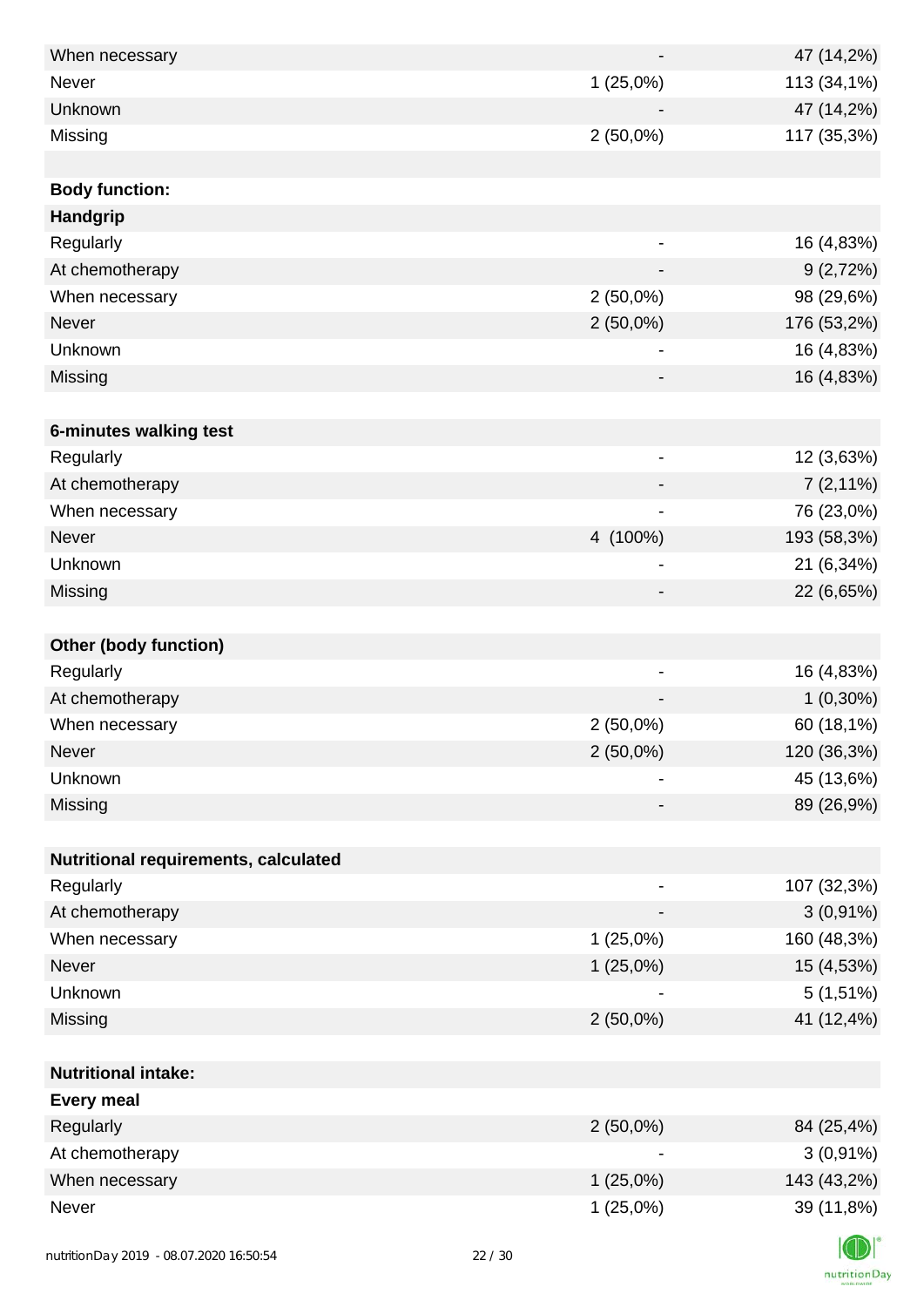| Unknown                    |             | 17 (5,14%)  |
|----------------------------|-------------|-------------|
| Missing                    |             | 45 (13,6%)  |
|                            |             |             |
| 1 meal per day             |             |             |
| Regularly                  | $2(50,0\%)$ | 26 (7,85%)  |
| At chemotherapy            |             | $3(0,91\%)$ |
| When necessary             |             | 112 (33,8%) |
| Never                      | 1(25,0%)    | 67 (20,2%)  |
| Unknown                    |             | 21 (6,34%)  |
| Missing                    | 1(25,0%)    | 102 (30,8%) |
|                            |             |             |
| 2 meals per day            |             |             |
| Regularly                  | 1(25,0%)    | 26 (7,85%)  |
| At chemotherapy            | 1(25,0%)    | $1(0,30\%)$ |
| When necessary             |             | 109 (32,9%) |
| Never                      | 1(25,0%)    | 69 (20,8%)  |
| Unknown                    |             | 20 (6,04%)  |
| Missing                    | 1(25,0%)    | 106 (32,0%) |
|                            |             |             |
| 24h recall                 |             |             |
| Regularly                  | $2(50,0\%)$ | 67 (20,2%)  |
| At chemotherapy            |             | 8(2,42%)    |
| When necessary             | $1(25,0\%)$ | 130 (39,3%) |
| Never                      |             | 43 (13,0%)  |
| Unknown                    |             | 16 (4,83%)  |
| Missing                    | 1(25,0%)    | 67 (20,2%)  |
|                            |             |             |
| Other (nutritional intake) |             |             |
| Regularly                  |             | 12 (3,63%)  |
| At chemotherapy            |             | $1(0,30\%)$ |
| When necessary             |             | 61 (18,4%)  |
| Never                      | $2(50,0\%)$ | 55 (16,6%)  |
| Unknown                    | 1(25,0%)    | 43 (13,0%)  |
| Missing                    | 1(25,0%)    | 159 (48,0%) |
|                            |             |             |
| Questionnaire completed by |             |             |
| <b>Dietitian</b>           |             | 142 (42,9%) |
| <b>Nurse</b>               | 1(25,0%)    | 83 (25,1%)  |
| Physician                  |             | 75 (22,7%)  |
| Nutritional scientist      | 3(75,0%)    | 22 (6,65%)  |
| Other                      |             | $2(0,60\%)$ |
| Missing                    |             | $7(2,11\%)$ |

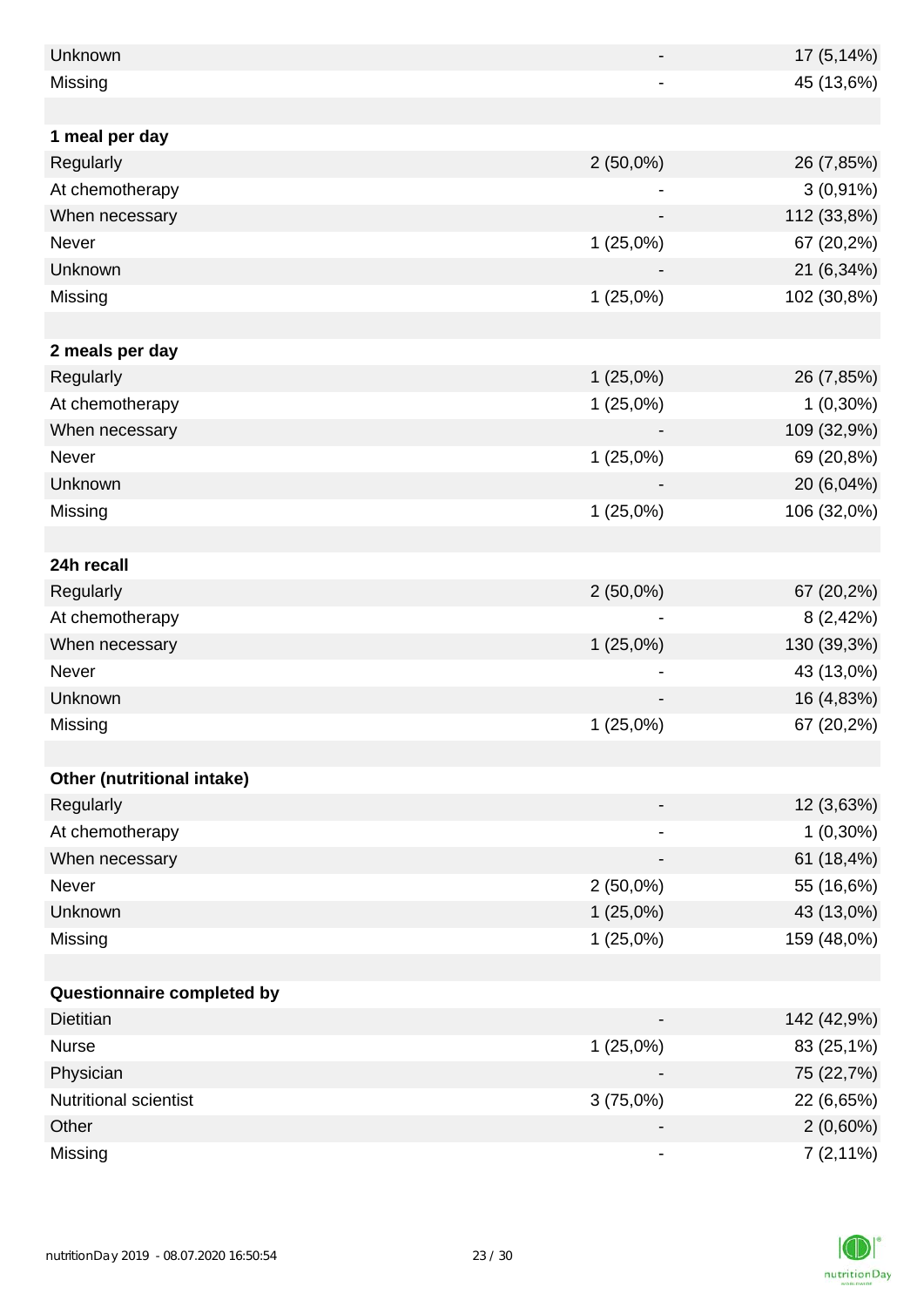| V. Oncology: Cancer patients - Diagnosis & therapy ("Sheet 2 onco") |                              |                          |
|---------------------------------------------------------------------|------------------------------|--------------------------|
|                                                                     | <b>YOUR RESULTS</b>          | <b>REFERENCE RESULTS</b> |
| Number of patients completing Sheet 2_onco:                         | 91                           | 3278                     |
|                                                                     |                              |                          |
| Demographic data:                                                   |                              |                          |
| Age (years)                                                         | 59 [19-120]                  | 64 [18-102]              |
| Female gender                                                       | 52 (57,1%)                   | 1437 (43,8%)             |
| Weight (kg)                                                         | $61,5 \pm 14,1$              | $65,7 \pm 16,5$          |
| Height (cm)                                                         | $161,3 \pm 8,5$              | $165,3 \pm 9,9$          |
| BMI (kg/m2)                                                         | $23,7 \pm 5,2$               | $23,9 \pm 4,9$           |
|                                                                     |                              |                          |
| <b>Outpatient (o)/Ward (w)</b>                                      |                              |                          |
| Outpatient(o)                                                       |                              | 166 (5,06%)              |
| Ward (w)                                                            | 91 (100%)                    | 3101 (94,6%)             |
| Missing                                                             |                              | 11 (0,34%)               |
| <b>Goal of Therapy</b>                                              |                              |                          |
| Curative                                                            | 63 (69,2%)                   | 1959 (59,8%)             |
| Palliative                                                          | 20 (22,0%)                   | 1091 (33,3%)             |
| Terminal                                                            | 8 (8,79%)                    | 153 (4,67%)              |
| Missing                                                             |                              | 75 (2,29%)               |
|                                                                     |                              |                          |
| <b>Reason for admission</b>                                         |                              |                          |
| Clinical diagnostics                                                | -                            | 408 (12,4%)              |
| Therapy                                                             |                              | 1529 (46,6%)             |
| Surgery related                                                     |                              | 631 (19,2%)              |
| <b>Treatment complications</b>                                      |                              | 459 (14,0%)              |
| Poor health status                                                  | $\blacksquare$               | 430 (13,1%)              |
| Independent care difficult                                          |                              | 29 (0,88%)               |
| Missing                                                             |                              |                          |
|                                                                     |                              |                          |
| <b>Present cancer diagnosis</b>                                     |                              |                          |
| <b>Breast</b>                                                       |                              | 236 (7,20%)              |
| Colon, rectum                                                       |                              | 504 (15,4%)              |
| Prostate                                                            |                              | 102 (3,11%)              |
| Lung                                                                | $\qquad \qquad \blacksquare$ | 328 (10,0%)              |
| <b>Skin</b>                                                         |                              | 30 (0,92%)               |
| Kidney/bladder                                                      |                              | 128 (3,90%)              |
| Gastric/oesophageal                                                 |                              | 396 (12,1%)              |
| Pancreas                                                            |                              | 184 (5,61%)              |
| Lymphoma                                                            |                              | 284 (8,66%)              |
| Ears nose throat (ENT)                                              |                              | 140 (4,27%)              |
| Leukaemia                                                           |                              | 243 (7,41%)              |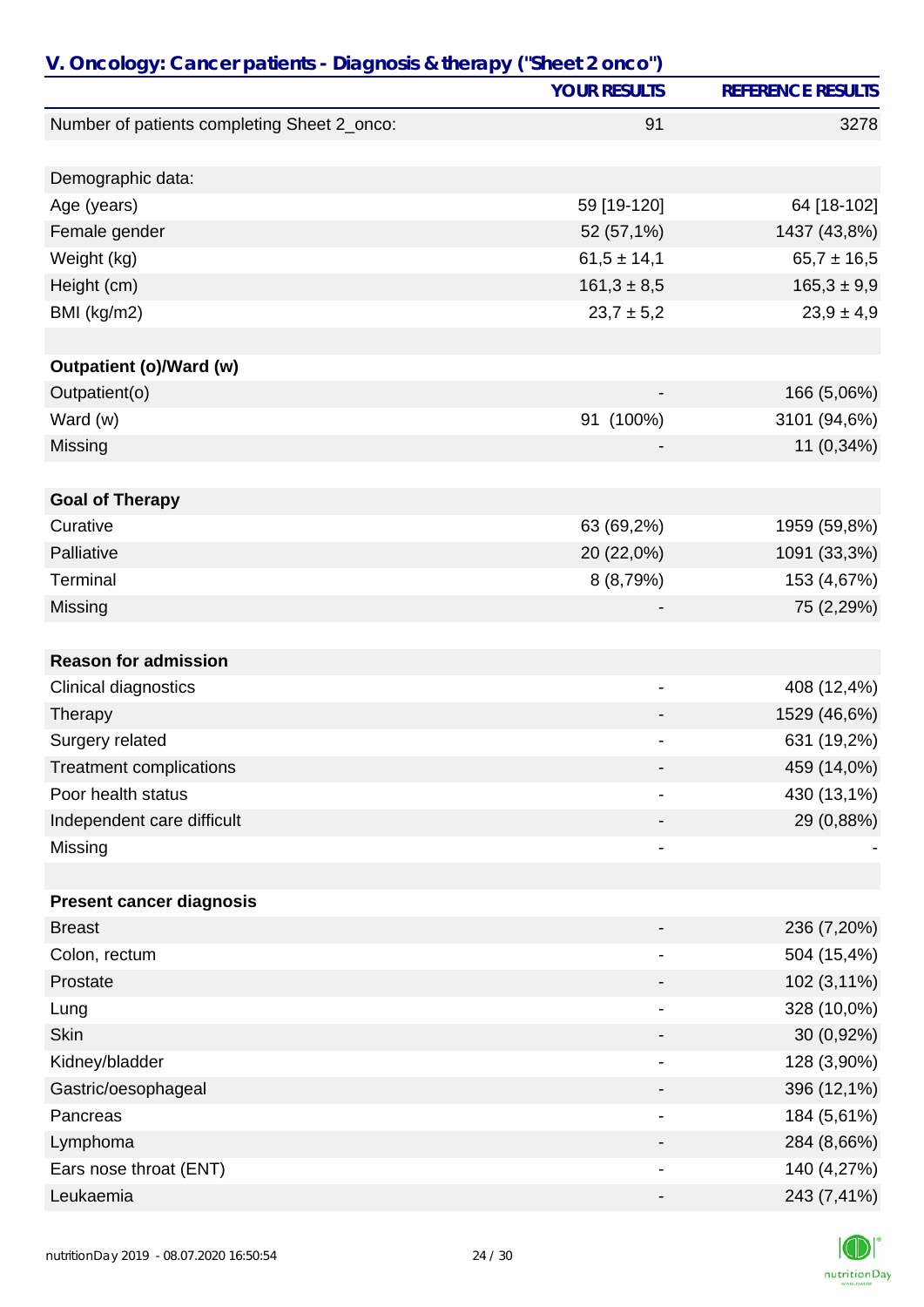| <b>Genital tract</b>           | $\overline{\phantom{a}}$     | 109 (3,33%)  |
|--------------------------------|------------------------------|--------------|
| Liver                          | $\overline{\phantom{a}}$     | 260 (7,93%)  |
| Sarcoma                        |                              | 46 (1,40%)   |
| <b>Brain</b>                   | -                            | 52 (1,59%)   |
| <b>Testicular</b>              | -                            | 14 (0,43%)   |
| Other                          |                              | 338 (10,3%)  |
| Missing                        | $\qquad \qquad \blacksquare$ | 45 (1,37%)   |
|                                |                              |              |
| <b>Time since diagnosis</b>    |                              |              |
| 0-2 months                     | 33 (36,3%)                   | 1019 (31,1%) |
| 3-5 months                     | 17 (18,7%)                   | 544 (16,6%)  |
| 6-12 months                    | 15 (16,5%)                   | 551 (16,8%)  |
| 1-2 years                      | 12 (13,2%)                   | 436 (13,3%)  |
| 2-4 years                      | 9(9,89%)                     | 308 (9,40%)  |
| > 4 years                      | 5(5,49%)                     | 319 (9,73%)  |
| Missing                        |                              | 66 (2,01%)   |
|                                |                              |              |
| <b>Cancer staging</b>          |                              |              |
| 0=Carcinoma in situ            | 4 (4,40%)                    | 152 (4,64%)  |
| <b>I=Localized</b>             | 23 (25,3%)                   | 654 (20,0%)  |
| II=Early locally advanced      | 11 (12,1%)                   | 584 (17,8%)  |
| III=Late locally advanced      | 13 (14,3%)                   | 523 (16,0%)  |
| IV=Metastasised                | 24 (26,4%)                   | 993 (30,3%)  |
| Missing                        | 16 (17,6%)                   | 372 (11,3%)  |
|                                |                              |              |
| Time since first therapy start |                              |              |
| No therapy                     |                              | 319 (9,73%)  |
| Tumour staging/diagnosis       |                              | 314 (9,58%)  |
| 0-2 months                     |                              | 932 (28,4%)  |
| 3-5 months                     |                              | 427 (13,0%)  |
| 6-12 months                    | -                            | 498 (15,2%)  |
| 1-2 years                      |                              | 342 (10,4%)  |
| 2-4 years                      | $\overline{\phantom{a}}$     | 243 (7,41%)  |
| > 4 years                      |                              | 284 (8,66%)  |
| Missing                        | $\overline{\phantom{a}}$     | 57 (1,74%)   |
|                                |                              |              |
| <b>Therapy situation</b>       |                              |              |
| Diagnosis                      |                              | 345 (10,5%)  |
| Chemotherapy 1st line          |                              | 694 (21,2%)  |
| Chemotherapy > 1st line        |                              | 584 (17,8%)  |
| Radiotherapy                   | $\overline{\phantom{a}}$     | 262 (7,99%)  |
| Target therapy                 |                              | 86 (2,62%)   |
| Hormone therapy                | $\overline{\phantom{a}}$     | 38 (1,16%)   |
| Palliative                     | -                            | 321 (9,79%)  |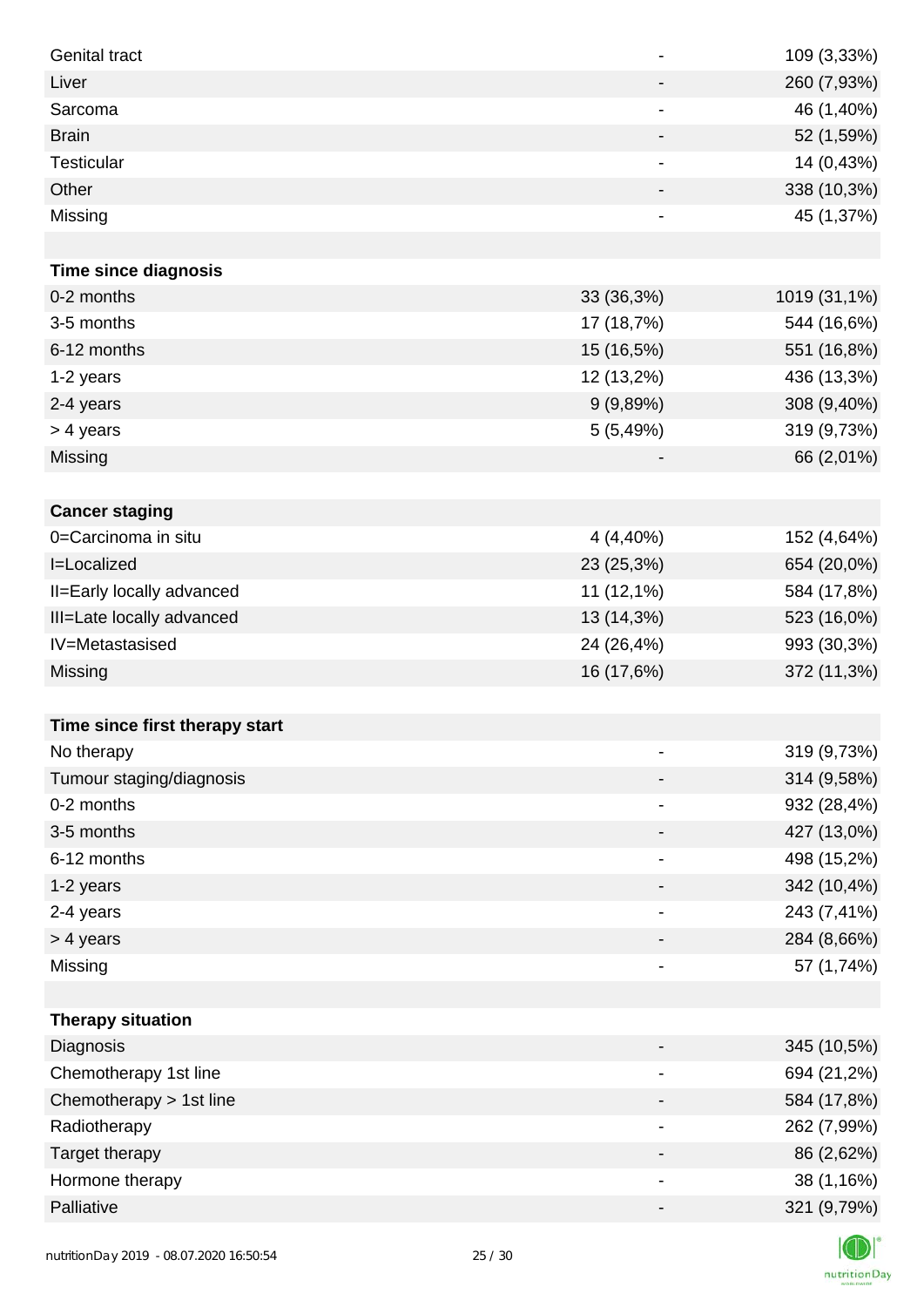| Surgery                                                                                  |                          | 846 (25,8%)  |
|------------------------------------------------------------------------------------------|--------------------------|--------------|
| Cancer related complications                                                             |                          | 299 (9,12%)  |
| Therapy related complications                                                            |                          | 138 (4,21%)  |
| Missing                                                                                  |                          | 55 (1,68%)   |
|                                                                                          |                          |              |
| <b>Infections</b>                                                                        |                          |              |
| None                                                                                     | 81 (89,0%)               | 2414 (73,6%) |
| Local                                                                                    | 7(7,69%)                 | 506 (15,4%)  |
| General                                                                                  | $3(3,30\%)$              | 274 (8,36%)  |
| Missing                                                                                  |                          | 84 (2,56%)   |
|                                                                                          |                          |              |
| <b>Nutrition Treatment</b>                                                               |                          |              |
| No special diet                                                                          | -                        | 1329 (40,5%) |
| Individualized diet plan                                                                 |                          | 974 (29,7%)  |
| Energy rich/protein rich ONS                                                             | $\overline{\phantom{0}}$ | 624 (19,0%)  |
| Enteral nutrition (via NGT/PEG)                                                          |                          | 184 (5,61%)  |
| Parenteral nutrition                                                                     |                          | 312 (9,52%)  |
| ONS enriched with special nutrients                                                      |                          | 100 (3,05%)  |
| Special nutrients (EPA, branched chained amino acids,<br>glutamine, arginine, carnitine) |                          | 49 (1,49%)   |
| Personal preferences                                                                     |                          | 342 (10,4%)  |
| Counselling                                                                              | -                        | 234 (7,14%)  |
| Other                                                                                    |                          | 132 (4,03%)  |
| Missing                                                                                  |                          |              |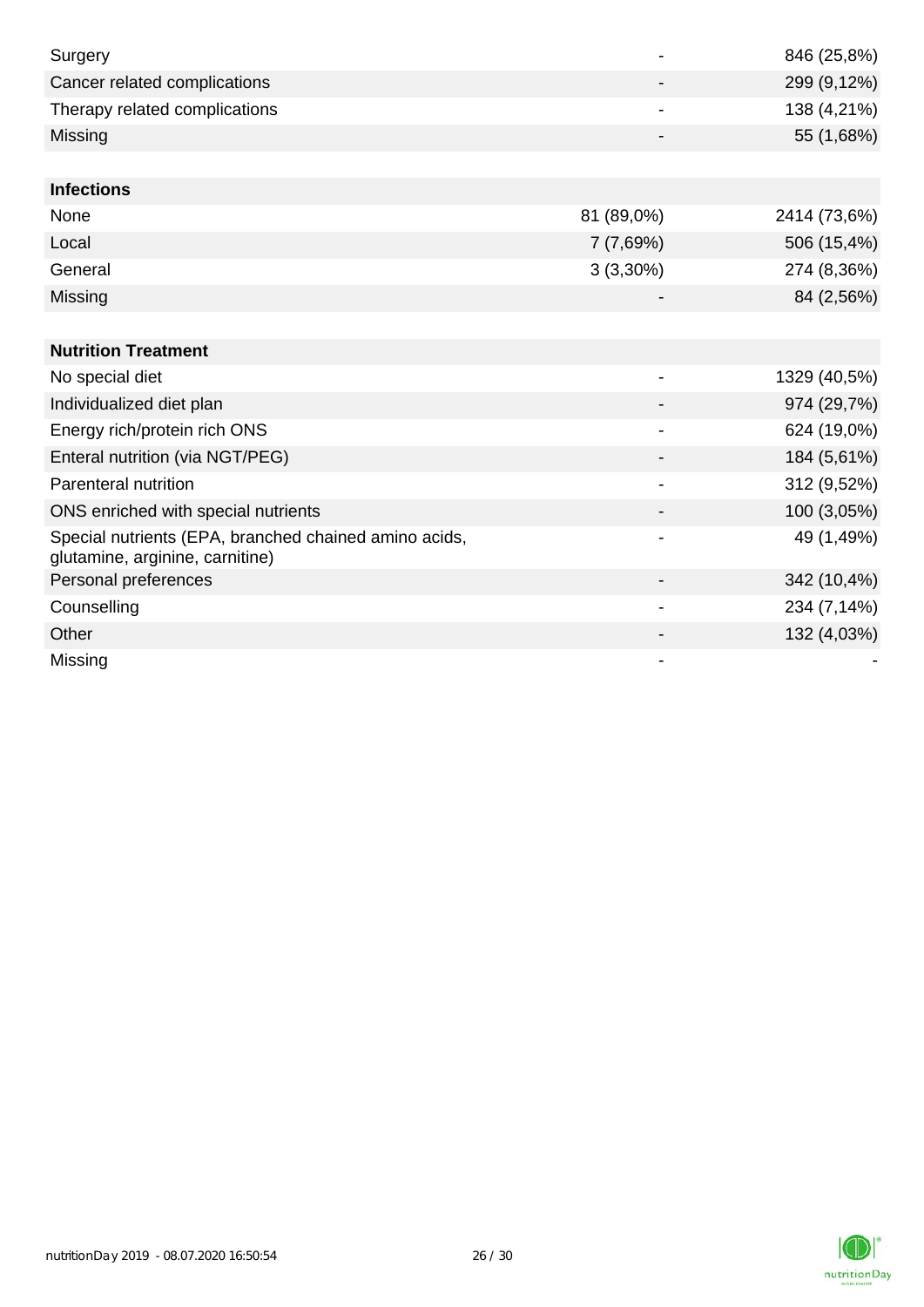| V. Oncology: Cancer patients - Appetite, food intake & quality of life ("Sheet 3 onco") |                     |                          |
|-----------------------------------------------------------------------------------------|---------------------|--------------------------|
|                                                                                         | <b>YOUR RESULTS</b> | <b>REFERENCE RESULTS</b> |
| Number of patients completing Sheet 3_onco:                                             | 91                  | 3248                     |
|                                                                                         |                     |                          |
| Body weight prior to becoming ill                                                       | 64 [45-98]          | 70 [20-180]              |
|                                                                                         |                     |                          |
| Actual body weight                                                                      | 57 [40-95]          | 64 [11-175]              |
|                                                                                         |                     |                          |
| Change in weight was                                                                    |                     |                          |
| Intentional                                                                             | $1(1,10\%)$         | 130 (3,97%)              |
| Unintentional                                                                           | 67 (73,6%)          | 2109 (64,3%)             |
| Weight is stable                                                                        | 13 (14,3%)          | 524 (16,0%)              |
| Missing                                                                                 | 2(2,20%)            | 99 (3,02%)               |
|                                                                                         |                     |                          |
| During the last week                                                                    |                     |                          |
| Patients who have had pain:                                                             |                     |                          |
| Not at all                                                                              | 22 (24,2%)          | 1075 (32,8%)             |
| A little                                                                                | 30 (33,0%)          | 966 (29,5%)              |
| Quite a bit                                                                             | 19 (20,9%)          | 585 (17,8%)              |
| Very much                                                                               | 13 (14,3%)          | 379 (11,6%)              |
| Missing                                                                                 | 5(5,49%)            | 242 (7,38%)              |
|                                                                                         |                     |                          |
| Patients who needed a rest:                                                             |                     |                          |
| Not at all                                                                              | 32 (35,2%)          | 676 (20,6%)              |
| A little                                                                                | 24 (26,4%)          | 995 (30,4%)              |
| Quite a bit                                                                             | 21 (23,1%)          | 774 (23,6%)              |
| Very much                                                                               | 6(6,59%)            | 535 (16,3%)              |
| Missing                                                                                 | 7 (7,69%)           | 256 (7,81%)              |
|                                                                                         |                     |                          |
| Patients who felt weak:                                                                 |                     |                          |
| Not at all                                                                              | 22 (24,2%)          | 688 (21,0%)              |
| A little                                                                                | 31 (34,1%)          | 995 (30,4%)              |
| Quite a bit                                                                             | 25 (27,5%)          | 783 (23,9%)              |
| Very much                                                                               | 6(6,59%)            | 535 (16,3%)              |
| Missing                                                                                 | 6(6,59%)            | 244 (7,44%)              |
|                                                                                         |                     |                          |
| Patients who felt depressed:                                                            |                     |                          |
| Not at all                                                                              | 29 (31,9%)          | 1154 (35,2%)             |
| A little                                                                                | 35 (38,5%)          | 1026 (31,3%)             |
| Quite a bit                                                                             | 14 (15,4%)          | 499 (15,2%)              |
| Very much                                                                               | 7 (7,69%)           | 282 (8,60%)              |
| Missing                                                                                 | 5 (5,49%)           | 255 (7,78%)              |

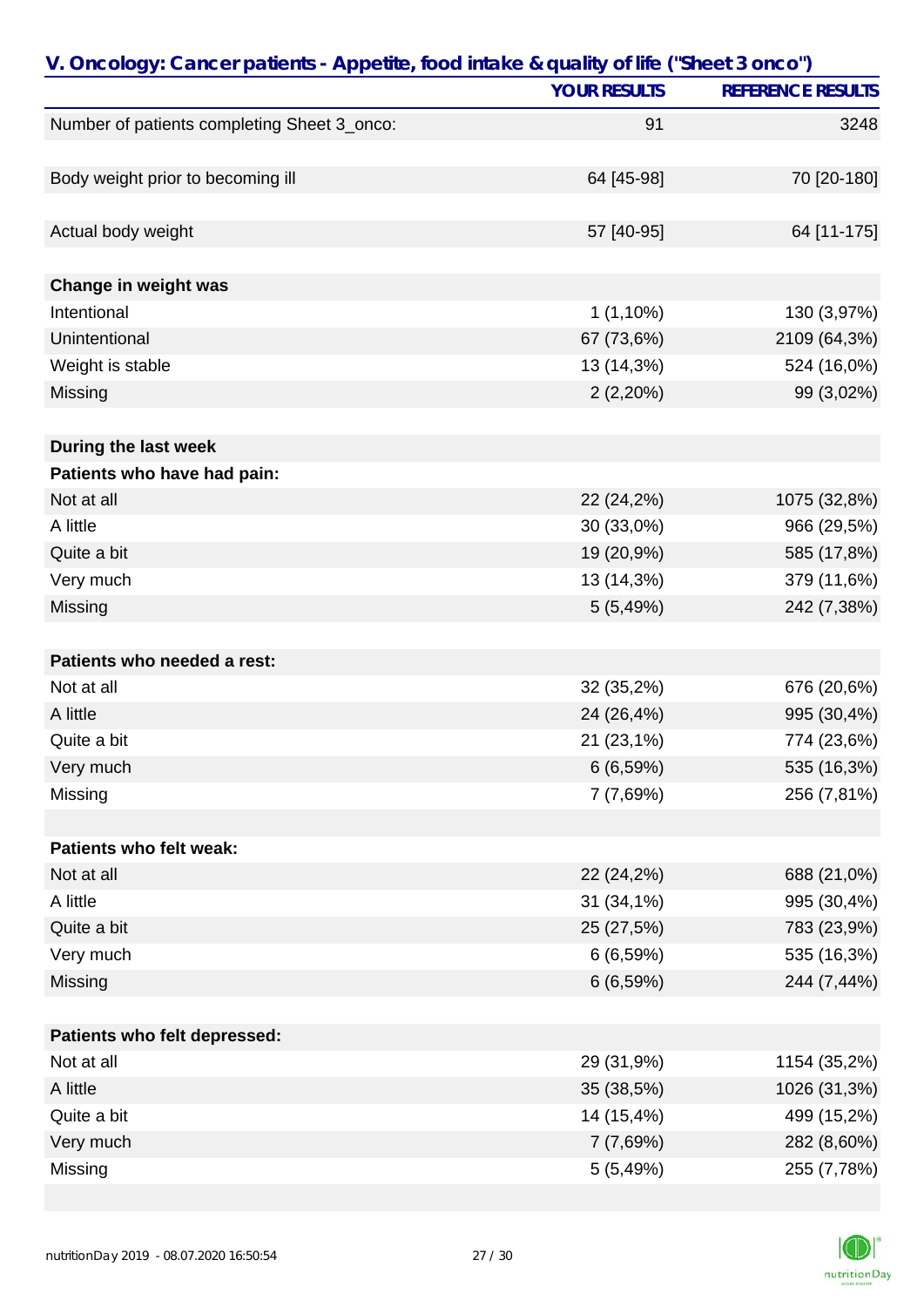| Patients who were tired:                                    |              |              |
|-------------------------------------------------------------|--------------|--------------|
| Not at all                                                  | 19 (20,9%)   | 700 (21,4%)  |
| A little                                                    | 35 (38,5%)   | 1048 (32,0%) |
| Quite a bit                                                 | 23 (25,3%)   | 755 (23,0%)  |
| Very much                                                   | 6(6,59%)     | 494 (15,1%)  |
| Missing                                                     | 7(7,69%)     | 243 (7,41%)  |
|                                                             |              |              |
| Patients whose pain interfered with their daily activities: |              |              |
| Not at all                                                  | 27 (29,7%)   | 1203 (36,7%) |
| A little                                                    | 21 (23,1%)   | 789 (24,1%)  |
| Quite a bit                                                 | 25 (27,5%)   | 548 (16,7%)  |
| Very much                                                   | 10 (11,0%)   | 421 (12,8%)  |
| Missing                                                     | 5(5,49%)     | 267 (8,15%)  |
|                                                             |              |              |
| Patients who lacked appetite:                               |              |              |
| Not at all                                                  | $31(34,1\%)$ | 1102 (33,6%) |
| A little                                                    | 29 (31,9%)   | 840 (25,6%)  |
| Quite a bit                                                 | 19 (20,9%)   | 567 (17,3%)  |
| Very much                                                   | 8(8,79%)     | 465 (14,2%)  |
| Missing                                                     | $3(3,30\%)$  | 261 (7,96%)  |
|                                                             |              |              |
| <b>Just now</b>                                             |              |              |
| Patients who have pain:                                     |              |              |
| Not at all                                                  | 34 (37,4%)   | 1281 (39,1%) |
| A little                                                    | 33 (36,3%)   | 1090 (33,3%) |
| Quite a bit                                                 | 11 (12,1%)   | 444 (13,5%)  |
| Very much                                                   | 7(7,69%)     | 167 (5,09%)  |
| Missing                                                     | 5(5,49%)     | 258 (7,87%)  |
|                                                             |              |              |
| Patients who need a rest:                                   |              |              |
| Not at all                                                  | 23 (25,3%)   | 671 (20,5%)  |
| A little                                                    | 37 (40,7%)   | 1142 (34,8%) |
| Quite a bit                                                 | 20 (22,0%)   | 759 (23,2%)  |
| Very much                                                   | 5(5,49%)     | 393 (12,0%)  |
| Missing                                                     | 5(5,49%)     | 266 (8,11%)  |
|                                                             |              |              |
| Patients who feel weak:                                     |              |              |
| Not at all                                                  | 27 (29,7%)   | 760 (23,2%)  |
| A little                                                    | 34 (37,4%)   | 1079 (32,9%) |
| Quite a bit                                                 | 18 (19,8%)   | 740 (22,6%)  |
| Very much                                                   | 6 (6,59%)    | 386 (11,8%)  |
| Missing                                                     | 5(5,49%)     | 265 (8,08%)  |

# **Patients who are depressed:**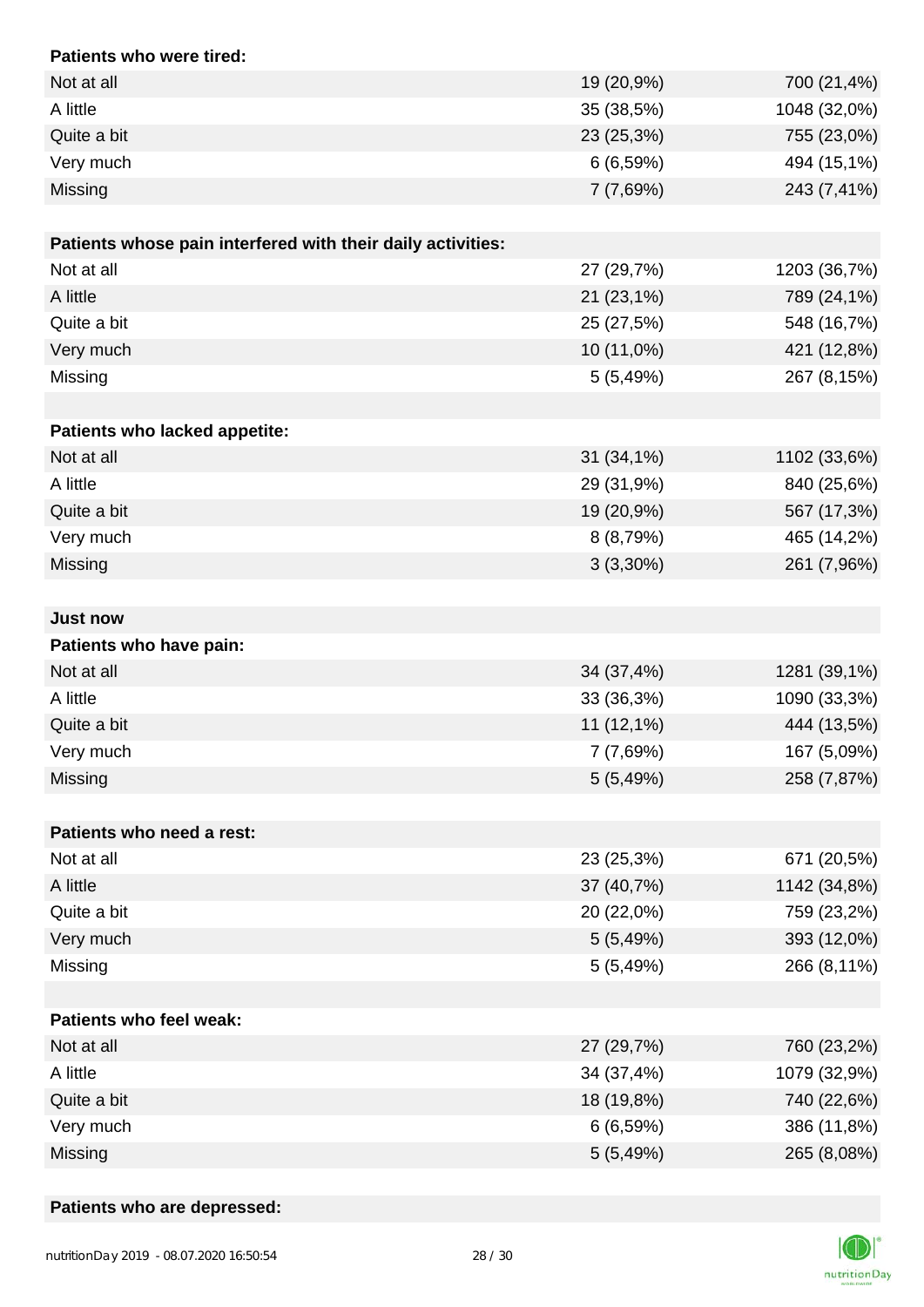| Not at all                                                  | 33 (36,3%)                   | 1318 (40,2%) |
|-------------------------------------------------------------|------------------------------|--------------|
| A little                                                    | 33 (36,3%)                   | 1001 (30,5%) |
| Quite a bit                                                 | 14 (15,4%)                   | 431 (13,1%)  |
| Very much                                                   | $4(4,40\%)$                  | 199 (6,07%)  |
| Missing                                                     | 5(5,49%)                     | 270 (8,24%)  |
|                                                             |                              |              |
| <b>Patients who are tired:</b>                              |                              |              |
| Not at all                                                  | 20 (22,0%)                   | 799 (24,4%)  |
| A little                                                    | 43 (47,3%)                   | 1157 (35,3%) |
| Quite a bit                                                 | 16 (17,6%)                   | 651 (19,9%)  |
| Very much                                                   | 4 (4,40%)                    | 352 (10,7%)  |
| Missing                                                     | 5(5,49%)                     | 270 (8,24%)  |
|                                                             |                              |              |
| Patients whose pain interferes with their daily activities: |                              |              |
| Not at all                                                  | 28 (30,8%)                   | 1232 (37,6%) |
| A little                                                    | 33 (36,3%)                   | 858 (26,2%)  |
| Quite a bit                                                 | 14 (15,4%)                   | 531 (16,2%)  |
| Very much                                                   | 6(6,59%)                     | 318 (9,70%)  |
| Missing                                                     | 5 (5,49%)                    | 288 (8,79%)  |
|                                                             |                              |              |
| Patients who lack appetite:                                 |                              |              |
| Not at all                                                  | 31 (34,1%)                   | 1159 (35,4%) |
| A little                                                    | 26 (28,6%)                   | 880 (26,8%)  |
| Quite a bit                                                 | 17 (18,7%)                   | 550 (16,8%)  |
| Very much                                                   | 6(6,59%)                     | 355 (10,8%)  |
| Missing                                                     | $3(3,30\%)$                  | 285 (8,69%)  |
|                                                             |                              |              |
| Reasons for change in appetite/food intake                  |                              |              |
| Nausea/Vomiting                                             |                              | 612 (18,7%)  |
| Inflammation in mouth                                       |                              | 160 (4,88%)  |
| Pain                                                        |                              | 454 (13,8%)  |
| Constipation                                                |                              | 258 (7,87%)  |
| Diarrhea                                                    | $\qquad \qquad \blacksquare$ | 188 (5,74%)  |
| Change in taste/smell                                       |                              | 447 (13,6%)  |
| Early satiation/Loss of appetite                            |                              | 771 (23,5%)  |
| Other                                                       |                              | 544 (16,6%)  |
| Missing                                                     | 49 (53,8%)                   | 121 (3,69%)  |
|                                                             |                              |              |
| Maximum activity performed by patients                      |                              |              |
| Able to do sports                                           | $4(4,40\%)$                  | 135 (4,12%)  |
| Fully active                                                | 15 (16,5%)                   | 462 (14,1%)  |
| Able to carry out light activities                          | 15 (16,5%)                   | 675 (20,6%)  |
| Able to carry out self care                                 | 31 (34,1%)                   | 777 (23,7%)  |
| Able to carry out limited self care                         | 9(9,89%)                     | 487 (14,9%)  |
|                                                             |                              |              |